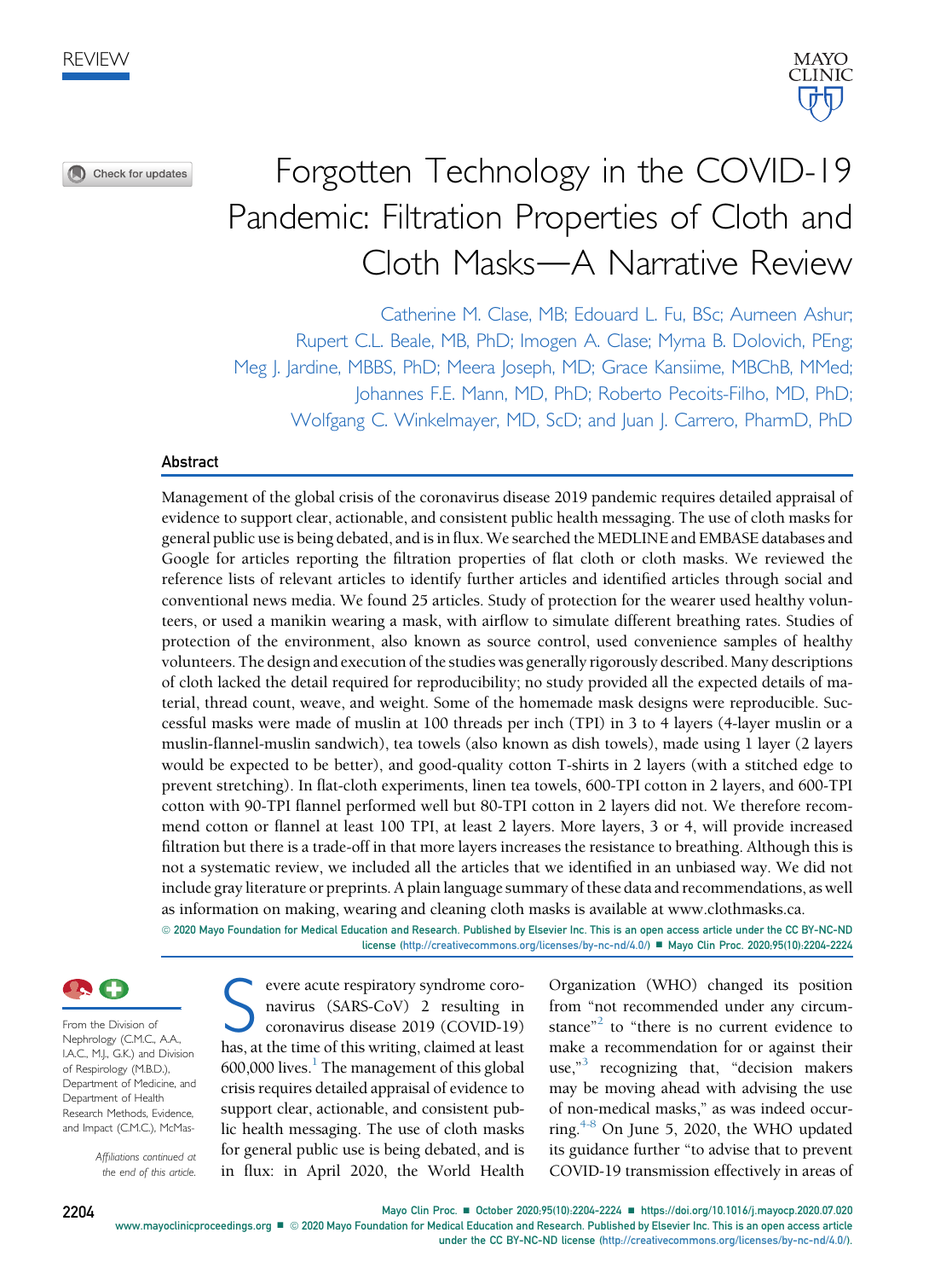community transmission, governments should encourage the general public to wear masks in specific situations and settings as part of a comprehensive approach to suppress SARS-CoV-2 transmission."<sup>[9](#page-19-4)</sup>

In early March 2020, the WHO estimated that 89 million masks would be needed each month, globally, for medical purposes alone, $\frac{10}{10}$  $\frac{10}{10}$  $\frac{10}{10}$  highlighting the importance of directing the supply of medical masks and respirator-type masks (eg, N95s) to medical use. Nonmedical masks will be needed for the other purposes outlined. Cloth masks potentially offer a reusable, sustainable, and environmentally friendly solution.

#### **METHODS**

We searched the MEDLINE and EMBASE databases and Google for articles on the filtration properties of flat cloth or cloth masks or face coverings using the search terms cloth, fabric, gauze, cotton, mask, and filtration and synonyms. We reviewed the reference lists of relevant articles and identified further articles. Our selection of articles for this review was unbiased, ie, it did not depend on the direction of the results. We did not conduct a systematic review or search gray literature. We identified 25 articles that described filtration properties of cloth or cloth masks, some of which included medical masks and N95 respirators as comparators. This review summarizes a century of evidence on the efficiency of cloth and cloth masks to reduce transmission of droplets and aerosols (Supplemental Table, available online at [http://www.](http://www.mayoclinicproceedings.org) [mayoclinicproceedings.org\)](http://www.mayoclinicproceedings.org).[11-35](#page-19-6) We argue that this body of work should inform decisions in the context of reducing the transmissibility of COVID-19. Physical distancing, hand washing, and disinfection of surfaces remain the cornerstones of policy, and we stress that we are not discussing cloth masks as a means of relaxing these interventions or as a replacement for formal personal protective equipment (PPE) for high-risk workers.

#### WHAT ARE THE STANDARDS IN THIS LITERATURE?

When we breathe, eat, speak, sing, cough, or sneeze, particles are released into the

#### ARTICLE HIGHLIGHTS

- Of the 25 articles that described studies of the filtration properties of cloth or cloth masks, some of which included medical masks and N95 respirators as comparators, most used surrogates for filtration, sometimes graded by particle size, and some used bioaerosols, usually bacterial. A minority of studies used virus; no study used severe acute respiratory syndrome coronavirus 2.
- Studies of the filtration properties of flat cloth used a variety of methods, few of which were the equivalent to the standard methods used by ASTM International (formerly known as the American Society for Testing and Materials).
- The design and execution of the studies was generally rigorously described; the number of replicates and variance of estimates was less well described, and it was unusual to find statistical comparisons between different types of cloth or types of mask.
- Many descriptions of cloth were lacking in the detail required for reproducibility; no study gave all the expected details of material, thread count, weave, and weight.
- Although no direct data with clinically important outcomes are available, this study found that cloth masks can offer substantial filtration, in some cases equivalent to some medical masks.

environment. The size distribution of these particles varies with the activity, as does their velocity and their trajectory. Although technically all these particles of liquid (respiratory secretions) suspended in gas (air) are aerosols, we recognize a useful distinction between coarse particles (sometimes called droplets), which are usually defined as greater than 5-um aerodynamic diameter, and aerosols, which are particles of less than 5-um aerodynamic diameter. Exhaled secretions may contain virus particles, which are nanoparticles of much less than 1-µm.

Filtration efficiency is the proportion of particles blocked by a filter (usually expressed as a percentage) and assessed using surrogate markers, not directly with transmissible pathogens [\(Figure](#page-2-0); Supplemental Figure 1, available online at [http://www.mayoclinic](http://www.mayoclinicproceedings.org) [proceedings.org](http://www.mayoclinicproceedings.org)). Some surrogates are nonbiological, such as ambient particles, or aerosols of diesel combustion or saline; others are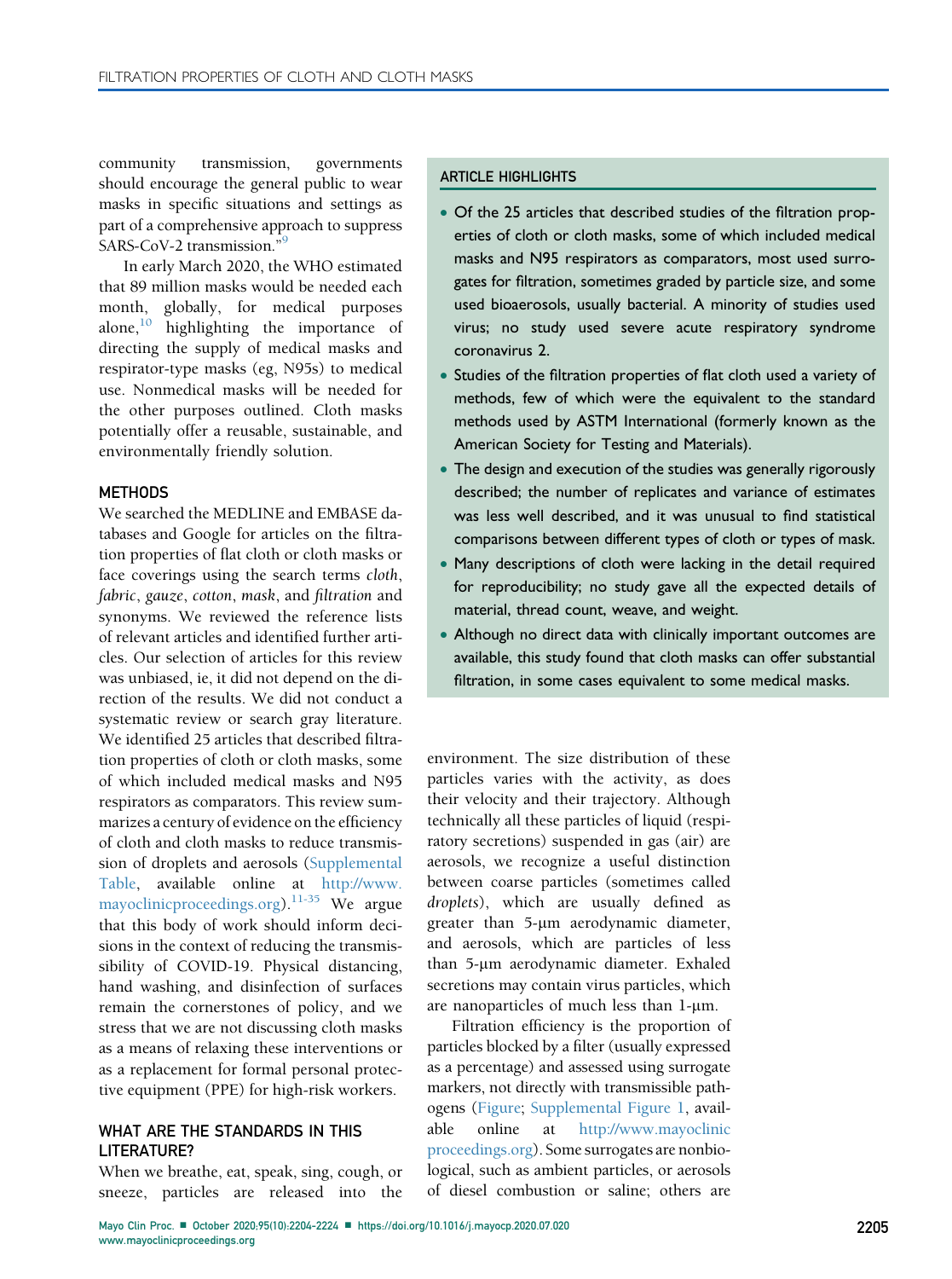<span id="page-2-0"></span>

FIGURE. Schematic showing different types of filtration experiments. A, An experiment on a flat cloth sample or mask material sample (the filter). The surface area of the sample tested, the particle size, particle composition, and flow rate should be defined. The pressure drop across the filter under these or other specified conditions can be measured. There is no edge leak. All the particles that contribute to the concentration on the protected side of the filter have penetrated the material. The TSI 8130 filter tester (TSI Incorporated) is an example of such a system. Using this type of experiment, ASTM International (formerly known as the American Society for Testing and Materials) defines the standards for testing material for medical masks, and the National Institute for Occupational Safety and Health defines the standards for testing material for respirators (N95-type masks). B, An inward protection experiment on a mask using a human volunteer or a manikin. For human volunteers, the concentration inside the mask is measured using a thin-walled tube called a probe that fits across the mask material. For a manikin, a pump will simulate breathing, and the concentration inside the mask can be measured at any point in the circuit. The concentration outside the mask is measured from the surrounding air. The TSI PortaCount is an example of such a system and can be used with human volunteers or with a manikin. When the particles to be measured are inert and harmless, such as the saline aerosol typically used with the PortaCount, the experiment can be conducted in an ordinary room without special conditions. The concentration of particles on the protected side (the inside) is a combination of penetration of the mask (through the material) and edge leak (around the material); it measures both the material and the fit. In experiments using human volunteers, a variety of activities can be undertaken to further challenge the mask (eg, deep breathing, head movement, bending). In experiments using manikins, the flow rate can be adjusted to simulate different levels of minute respiration corresponding to different activity levels. For medical masks, no relevant standards have been defined. For respirators (N95-type masks), the US Occupational Safety and Health Administration requires that N95 masks be fitted to the individual who will wear them. Fitting can be done quantitatively using a device such as the PortaCount or nonquantitatively using a strong-tasting substance such as saccharin. C, An outward protection experiment on a mask using a manikin. The aerosol is generated and passed through the manikin into the mask. The concentration of the aerosol on the source side can be measured at any point in the circuit. The concentration of the aerosol on the protected side is measured from the environment. The apparatus is protected in a chamber filled with filtered air to ensure that all particles outside the mask have come from the manikin. The concentration of particles on the protected side (the outside) is a combination of penetration of the mask (through the material) and edge leak (around the material). There are no standards that relate to this design. D, An outward protection experiment using human volunteers. The aerosol is generated through human activity—breathing, talking, or coughing. Usually these tests are bioaerosol experiments measuring normal human mouth flora or pathogens from volunteers who are unwell. (In some experiments, to standardize the experiment and to increase the concentration of bacteria in the aerosol, volunteer investigators contaminated their mouths with nonpathogenic bacteria and studied transmission specifically of that species.) There are no standards that relate to this design.  $C_{\text{high}}$  = particle concentration on the source side of the filter;  $C_{\text{low}}$  = particle concentration on the protected side of the filter; Delta  $P =$  pressure drop across the filter.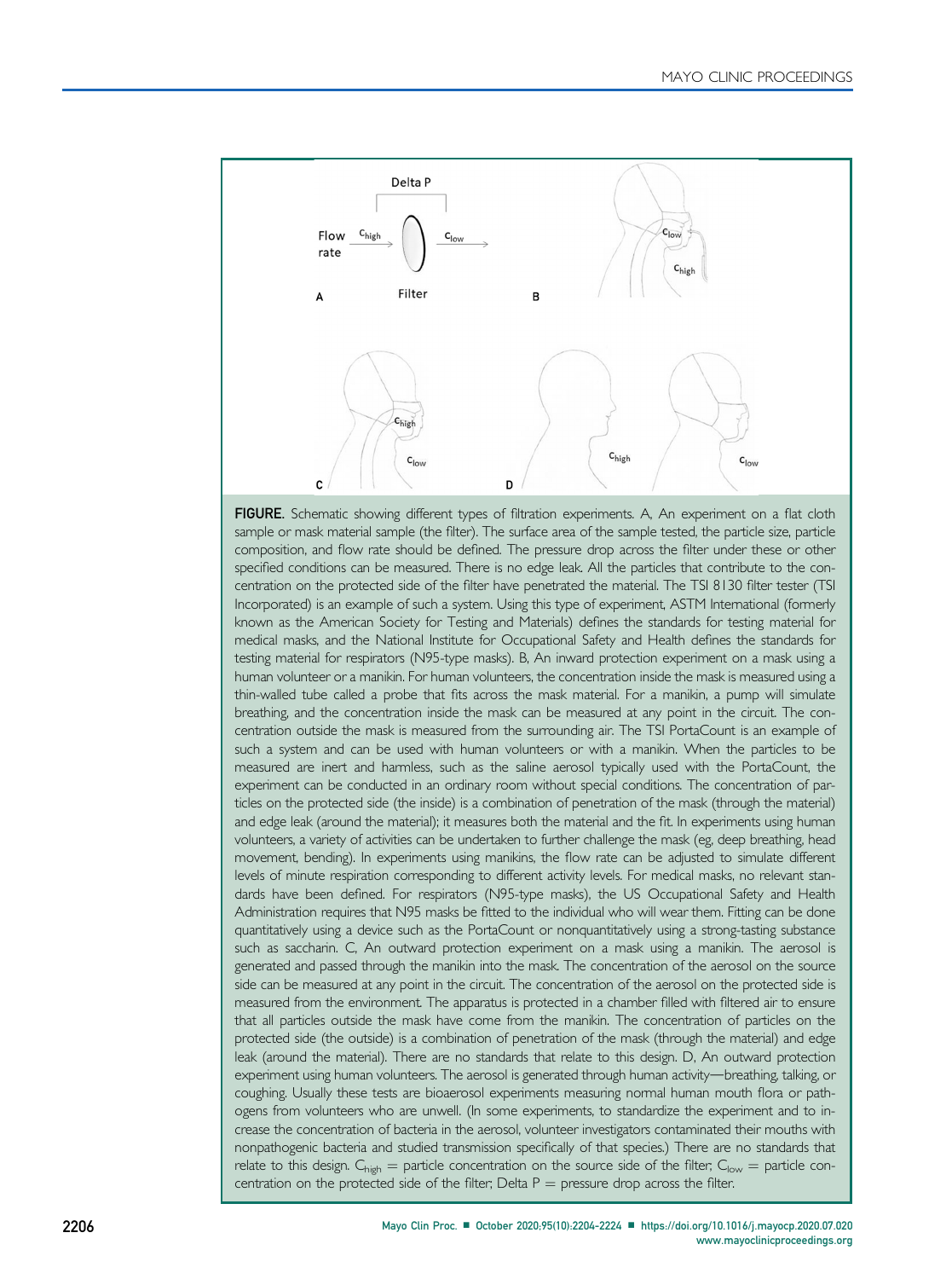bioaerosols, usually bacterial. Filtration standards specify detail for testing of mask materials (equipment, surface area tested, air flow, particle type and size). Medical masks (also known as dental masks and surgical masks) are certified according to the standards set by ASTM International (formerly known as the American Society for Testing and Materials).<sup>36</sup> Canada uses these US standards for mask materials, which define 3 levels (1 to 3) of mask according to particle filtration efficiency greater than 95%, 98%, and 98% for the flat material, respectively. Increasing resistance to splashing with synthetic blood further distinguishes level 2 and level 3 masks. Particle filtration efficiency of the flat mask material is assessed using latex spheres of  $0.1 \mu m$  and bacterial filtration efficiency using aerosolized Staphylococcus aureus at a mean particle size of 3  $\mu$ m.<sup>36</sup> The material for respirator-type masks, in North America called N95s, is certified according to standards set by the US National Institute for Occupational Safety and Health. $37$  The relationship between particle size and filtration efficiency is not linear, with small particles having consistently lower efficiency, but U-shaped, with the lowest filtration efficiency usually around  $0.3 \mu m$ , which is sometimes called the most-penetrating-particle size.<sup>[23](#page-19-9)[,37](#page-19-8)</sup> Mask material for respirators is therefore tested at  $0.3 \mu m$ , and particle filtration efficiency greater than 95% is required.<sup>37</sup> The US Occupational Safety and Health Administration and Canadian Standards Association standard Z94.4 further require that N95 masks be fitted to the individual who will wear them.[38](#page-19-10)[,39](#page-20-0) Fit assesses both penetration through the mask material and leak around the mask edge. A quantitative fit testing device, the TSI PortaCount, measures saline particles in the 0.02- to  $1$ -µm range, inside and outside the mask. A ratio of 100 particles outside the mask to 1 particle inside, known as a fit factor, is required; this ratio is equivalent to filtration efficiency of 99% (Supplemental figure 1). A nonquantitative alternative standard is to test with a hood and a strong-tasting aerosol such as saccharin.<sup>38</sup> No fit testing is required for medical masks.

The diameter of SARS-CoV-2 virus has been reported as between 0.065 and 0.140

 $\mu$ m.<sup>[40](#page-20-1)</sup> In contrast, the space between threads in many woven cloths is visible to the naked eye, and even in high thread count fabric, the gaps between fibers are of the magnitude of 5 to 15  $\mu$ m.<sup>[23](#page-19-9)</sup> In lower thread count fabric, gaps as large as 50 to 200 µm are expected and observed.<sup>[23](#page-19-9)[,41,](#page-20-2)[42](#page-20-3)</sup> It is counterintuitive that cloth stops particles smaller than 5 µm; however, particles of this size encounter cloth fibers and are filtered through the 3 physical principles of impaction, sedimentation, and diffusion. $43$ 

Transmission of virus is usually not as isolated virions but in larger particles combined with respiratory secretions. Although the literature describing the size distribution of particles generated by activities such as breathing, coughing, and sneezing is not completely consistent, it appears that even for the less explosive activities, a proportion of particles are greater than  $1 \mu m$ , and for coughing and sneezing, particles in the 10 µm and even 100-µm range have been observed, $44$  although other reports suggest peak particle size around 1 to 5  $\mu$ m.<sup>[45](#page-20-6)</sup> The reasons for these large differences among studies are not apparent. The particle size used for testing medical masks is 0.1  $\mu$ m.<sup>[36](#page-19-7)</sup> If individual particles contain more than one virion and larger particles contain more virions than smaller particles, filtration efficiency for virions reaching the environment may exceed expectations based on testing using latex test nanoparticles.

Cloth is woven (crossing threads, known as warp and weft), knitted (interlocking loops of fiber), or felted (compressed disorganized fibers). Woven cloth is further described by its weave. In plain weave, fibers cross at 90 degrees. Twisted weave gives a diagonal stripe to the finish and is known as twill weave; a common example is denim. When the warp and the weft are different numbers of threads in a given distance (conventionally, an inch), thread count may be expressed by 2 numbers, eg, 20  $\times$ 14. Thread count expressed as a single number, threads per inch (TPI), is the sum of the warp plus weft thread count per inch. The finish may be plain or raised to fuzziness, which is called a nap. Some fabrics, called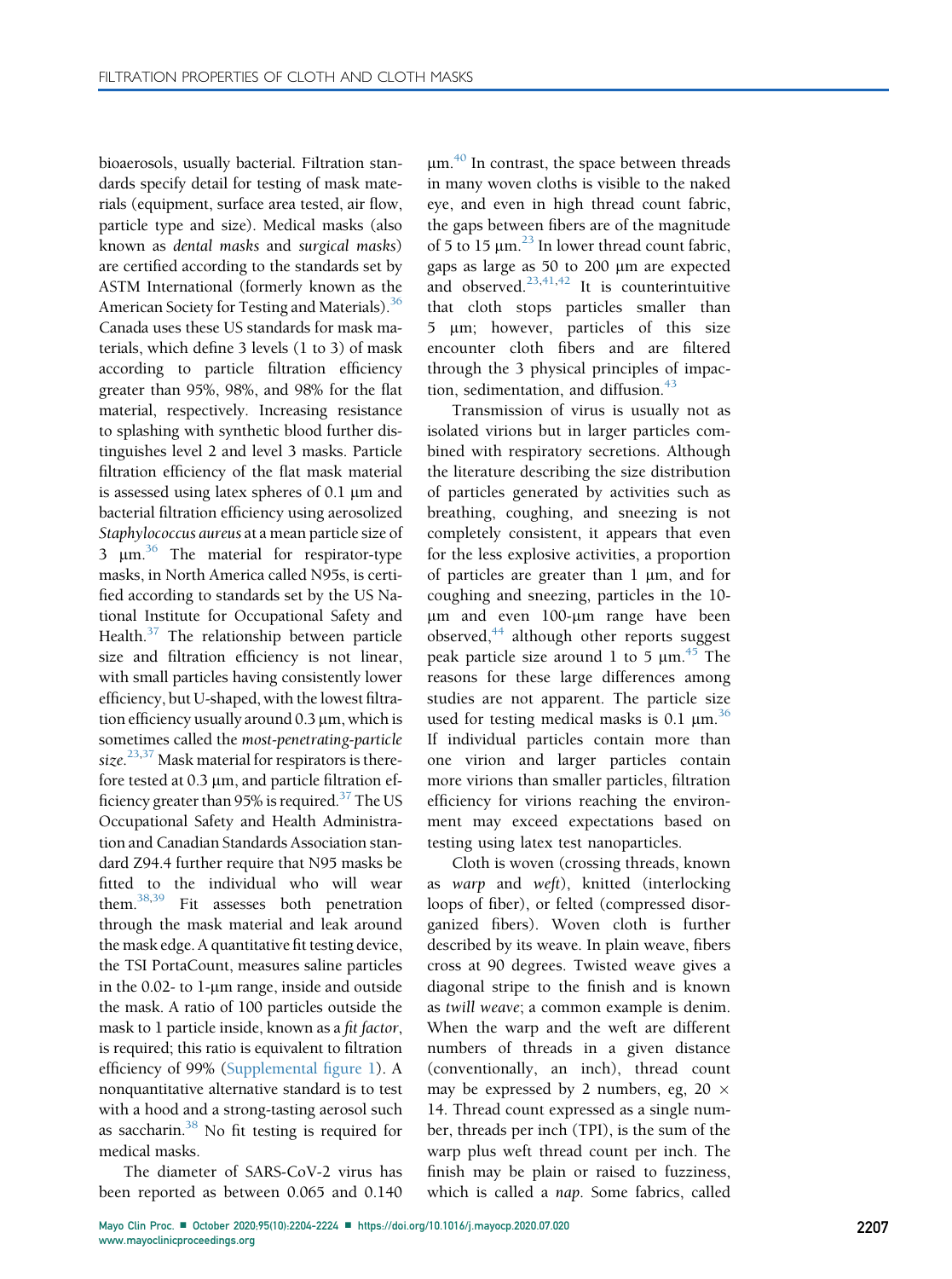|                                     | TABLE 1. Summary of Filtration Efficiency for Flat Cloth, Including Details of Methodology: Aerosol Used, Aerosol Size, and Flow Rate <sup>a,b</sup> |                                |            |                     |                                  |                         |                          |                        |
|-------------------------------------|------------------------------------------------------------------------------------------------------------------------------------------------------|--------------------------------|------------|---------------------|----------------------------------|-------------------------|--------------------------|------------------------|
|                                     |                                                                                                                                                      |                                | Efficiency |                     |                                  | Measured                | Flow                     |                        |
| Reference, year                     | Composition                                                                                                                                          | Weight, weave,<br>thread count | I Layer    | 2 Layers            | Aerosol                          | aerosol<br>size         | rate $(L)$<br>min)       | Standard               |
|                                     | Cotton                                                                                                                                               |                                |            |                     |                                  |                         |                          |                        |
| Konda et al, $23$ 2020              | "Quilters' cotton"                                                                                                                                   | 80 TPI                         | 4%         | 32%                 | NaCl solution                    | $75 - 100$<br>nm        | $\sim$ 3.5 $\textdegree$ | No                     |
|                                     |                                                                                                                                                      | 80 TPI                         | 3%         | <b>NA</b>           | NaCl solution                    | $75 - 100$<br>nm        | $-9c$                    | <b>No</b>              |
|                                     |                                                                                                                                                      | <b>80 TPI</b>                  | 6%         | 50%                 | NaCl solution                    | $2-3 \mu m$             | $3.5^\circ$              | <b>No</b>              |
|                                     |                                                                                                                                                      | 80 TPI                         | 34%        | <b>NA</b>           | NaCl solution                    | $2-3 \mu m$             | $\sim9^{\circ}$          | No                     |
| Konda et al, $23$ 2020              | Cotton 600 TPI (#1 in "Hybrids"<br>below)                                                                                                            | 600 TPI                        | 76%        | 85%                 | NaCl solution                    | $75 - 100$<br>nm        | $\sim$ 3.5 $\degree$     | No                     |
|                                     |                                                                                                                                                      | 600 TPI                        | 98%        | 99.5%               | NaCl solution                    | $2-3 \mu m$             | $\sim$ 3.5 $\textdegree$ | No                     |
| Jung et al, <sup>21</sup> 2014      | Gauze, cotton                                                                                                                                        | <b>NA</b>                      | 1%         | 1%; 4 layers,<br>4% | NaCl solution                    | $75 \text{ nm}^d$       | 85                       | <b>NIOSH</b>           |
| Davies et al, <sup>14</sup> 2013    | T-shirt: 100% cotton                                                                                                                                 | Knit                           | 69%        | 71%                 | <b>Bacillus</b><br>atrophaeus    | <b>NA</b>               | 30                       | <b>No</b>              |
|                                     |                                                                                                                                                      | Knit                           | 51%        | NA.                 | Bacteriophage<br>MS <sub>2</sub> | <b>NA</b>               | 30                       | No                     |
| Rengasamy et al, <sup>29</sup> 2010 | T-shirt, Hanes: 100% cotton                                                                                                                          | Knit                           | 9%         | <b>NA</b>           | NaCl solution                    | $\frac{1}{2}$ um        | $5.5$ cm/s               | <b>No</b>              |
|                                     |                                                                                                                                                      | <b>NA</b>                      | 12%        | <b>NA</b>           | NaCl solution                    | $\mathsf{l}$ um         | 17 cm/s                  | <b>No</b>              |
| Zhao et al, 35 2020                 | T-shirt, cotton                                                                                                                                      | Knit 157 $g/m2$                | 22%        | <b>NA</b>           | NaCl solution                    | $75 \text{ nm}^d$       | 32                       | No                     |
| Zhao et al, $35$ 2020               | Sweater, cotton                                                                                                                                      | Knit 360 $g/m2$                | 26%        | <b>NA</b>           | NaCl solution                    | $75 \text{ nm}^d$       | 32                       | No                     |
| Rengasamy et al, <sup>29</sup> 2010 | Towel, Pem-America: 100% cotton                                                                                                                      | <b>NA</b>                      | 23%        | <b>NA</b>           | NaCl solution                    | $\frac{1}{2}$ um        | 5.5 cm/s                 | <b>No</b>              |
|                                     |                                                                                                                                                      | <b>NA</b>                      | 49%        | <b>NA</b>           | NaCl solution                    | $\frac{1}{2}$ um        | 17 cm/s                  | <b>No</b>              |
| Rengasamy et al, <sup>29</sup> 2010 | Towel, Pinzon: 100% cotton                                                                                                                           | <b>NA</b>                      | 30%        | <b>NA</b>           | NaCl solution                    | $\lfloor \mu m \rfloor$ | 5.5 cm/s                 | No                     |
|                                     |                                                                                                                                                      | <b>NA</b>                      | 58%        | <b>NA</b>           | NaCl solution                    | $\frac{1}{2}$ um        | 17 cm/s                  | No                     |
| Rengasamy et al, <sup>29</sup> 2010 | Towel, AQUIS: 100% cotton                                                                                                                            | <b>NA</b>                      | 33%        | <b>NA</b>           | NaCl solution                    | $\frac{1}{2}$ um        | $5.5$ cm/s               | No                     |
|                                     |                                                                                                                                                      | <b>NA</b>                      | 0%         | <b>NA</b>           | NaCl solution                    | $\lfloor \mu m \rfloor$ | 17 cm/s                  | No                     |
| Davies et al, <sup>14</sup> 2013    | Scarf: cotton                                                                                                                                        | <b>NA</b>                      | 62%        | 71%                 | <b>B</b> atrophaeus              | <b>NA</b>               | 30                       | <b>No</b>              |
|                                     |                                                                                                                                                      | <b>NA</b>                      | 49%        | <b>NA</b>           | Bacteriophage<br>MS <sub>2</sub> | <b>NA</b>               | 30                       | No                     |
| Rengasamy et al, <sup>29</sup> 2010 | Scarf, Pocket Square: 100% cotton                                                                                                                    | <b>NA</b>                      | 0%         | <b>NA</b>           | NaCl solution                    | $\frac{1}{2}$ um        | 5.5 cm/s                 | No                     |
|                                     |                                                                                                                                                      | <b>NA</b>                      | 0%         | <b>NA</b>           | NaCl solution                    | $\frac{1}{2}$ um        | $17 \text{ cm/s}$        | <b>No</b>              |
|                                     |                                                                                                                                                      |                                |            |                     |                                  |                         |                          | Continued on next page |

<span id="page-4-0"></span>2208

MAYO CLINIC PROCEEDINGS MAYO CLINIC PROCEEDINGS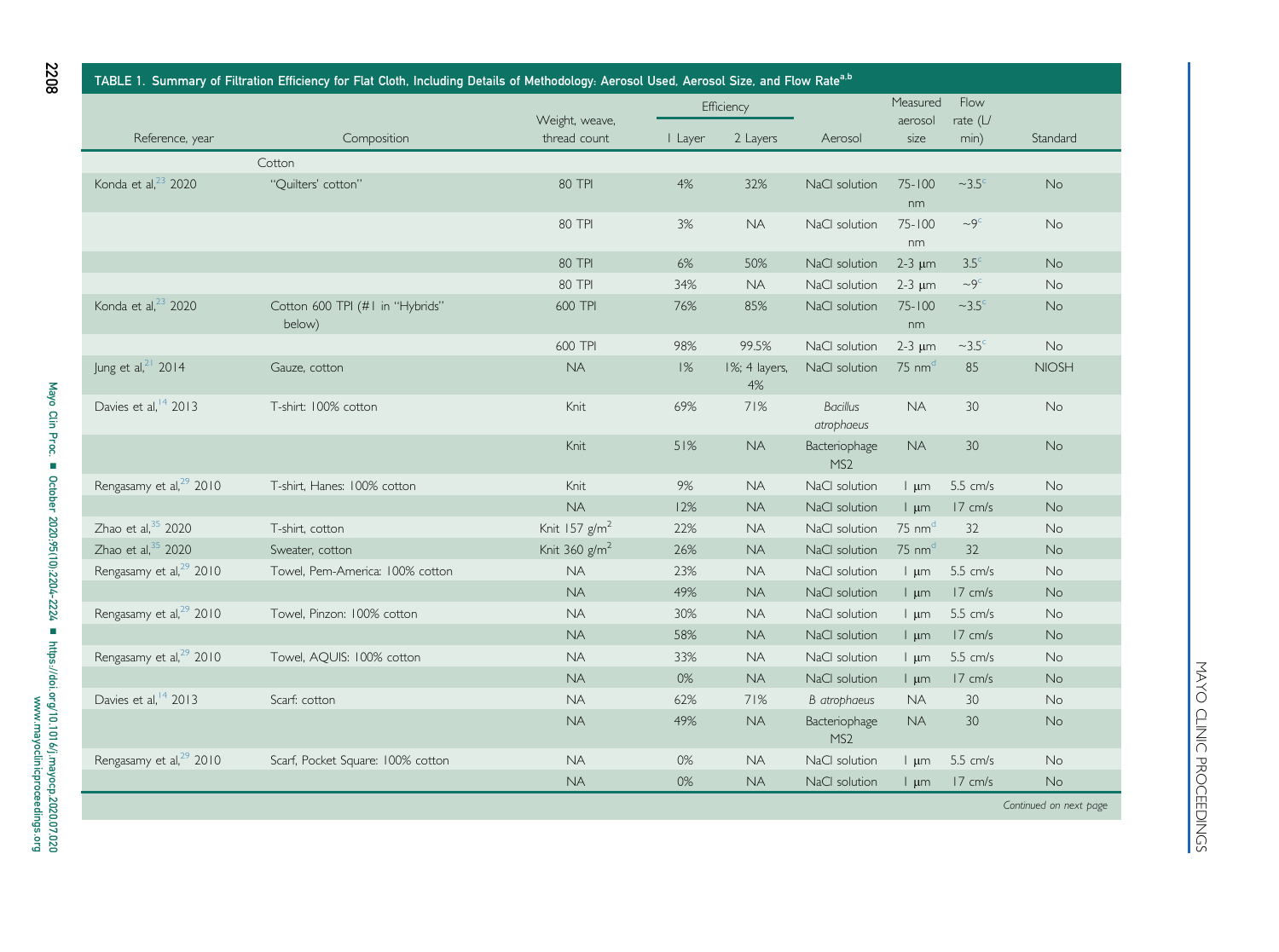| <b>TABLE 1. Continued</b>           |                                                                |                                          |         |                       |                                  |                   |                          |                        |
|-------------------------------------|----------------------------------------------------------------|------------------------------------------|---------|-----------------------|----------------------------------|-------------------|--------------------------|------------------------|
|                                     |                                                                |                                          |         | Efficiency            |                                  | Measured          | Flow                     |                        |
| Reference, year                     | Composition                                                    | Weight, weave,<br>thread count           | I Layer | 2 Layers              | Aerosol                          | aerosol<br>size   | rate $(L)$<br>min)       | Standard               |
| Rengasamy et al, <sup>29</sup> 2010 | Scarf, Seed Supply: 100% cotton                                | <b>NA</b>                                | 1%      | <b>NA</b>             | NaCl solution                    | $\frac{1}{2}$ um  | 5.5 cm/s                 | <b>No</b>              |
|                                     |                                                                | <b>NA</b>                                | 7%      | <b>NA</b>             | NaCl solution                    | $\frac{1}{2}$ um  | 17 cm/s                  | <b>No</b>              |
| Davies et al, <sup>14</sup> 2013    | Pillowcase                                                     | <b>NA</b>                                | 61%     | 62%                   | <b>B</b> atrophaeus              | <b>NA</b>         | 30                       | No                     |
|                                     |                                                                | <b>NA</b>                                | 57%     | <b>NA</b>             | Bacteriophage<br>MS <sub>2</sub> | <b>NA</b>         | 30                       | No                     |
| Zhao et al, 35 2020                 | Pillowcase: 100% cotton                                        | $116$ g/m <sup>2</sup>                   | 5%      | <b>NA</b>             | NaCl solution                    | $75 \text{ nm}^d$ | 32                       | <b>No</b>              |
| Jung et al, <sup>21</sup> 2014      | Handkerchief, cotton                                           | NA                                       | 1%      | 2%; 4 layers,<br>4%   | NaCl solution                    | $75 \text{ nm}^d$ | 85                       | <b>NIOSH</b>           |
|                                     | Linen                                                          |                                          |         |                       |                                  |                   |                          |                        |
| Davies et al, 14,46 2013            | Tea towel, linen                                               | <b>NA</b>                                | 83%     | 97%                   | <b>B</b> atrophaeus              | <b>NA</b>         | 30                       | <b>No</b>              |
|                                     |                                                                | <b>NA</b>                                | 72%     | <b>NA</b>             | Bacteriophage<br>MS <sub>2</sub> | <b>NA</b>         | 30                       | <b>No</b>              |
| Davies et al, <sup>14</sup> 2013    | Linen                                                          | <b>NA</b>                                | 60%     | <b>NA</b>             | <b>B</b> atrophaeus              | <b>NA</b>         | 30                       | No                     |
|                                     |                                                                | <b>NA</b>                                | 62%     | <b>NA</b>             | Bacteriophage<br>MS <sub>2</sub> | <b>NA</b>         | 30                       | No                     |
|                                     | Silk                                                           |                                          |         |                       |                                  |                   |                          |                        |
| Davies et al, <sup>14</sup> 2013    | Silk                                                           | <b>NA</b>                                | 58%     | <b>NA</b>             | <b>B</b> atrophaeus              | <b>NA</b>         | 30                       | <b>No</b>              |
|                                     |                                                                | <b>NA</b>                                | 54%     | <b>NA</b>             | Bacteriophage<br>MS <sub>2</sub> | <b>NA</b>         | 30                       | <b>No</b>              |
| Konda et al, <sup>23</sup> 2020     | Silk, 100% (#2 in "Hybrids" below)                             | 39 g/m <sup>2</sup> 145 TPI <sup>e</sup> | 54%     | 65%; 4 layers,<br>84% | NaCl solution                    | $75 - 100$<br>nm  | $\sim$ 3.5 $\textdegree$ | <b>No</b>              |
|                                     |                                                                | 39 g/m <sup>2</sup> 145 TPI <sup>e</sup> | 55%     | 66%; 4 layers,<br>89% | NaCl solution                    | $2-3 \mu m$       | $\sim$ 3.5 $\degree$     | <b>No</b>              |
| Zhao et al, 35 2020                 | Napkin, silk                                                   | Woven84 g/m <sup>2</sup>                 | 5%      | <b>NA</b>             | NaCl solution                    | $75 \text{ nm}^d$ | 32                       | <b>No</b>              |
|                                     | Manmade                                                        |                                          |         |                       |                                  |                   |                          |                        |
| Konda et al, <sup>23</sup> 2020     | Chiffon: 90% polyester, 10% spandex<br>(#3 in "Hybrids" below) | $195$ TPI <sup>e</sup>                   | 58%     | 86%                   | NaCl solution                    | $75 - 100$<br>nm  | $\sim$ 3.5 $\textdegree$ | <b>No</b>              |
|                                     |                                                                | $195$ TPI <sup>e</sup>                   | 24%     | <b>NA</b>             | NaCl solution                    | $75 - 100$<br>nm  | $-9c$                    | No                     |
|                                     |                                                                | 195 TPI <sup>e</sup>                     | 73%     | 90%                   | NaCl solution                    | $2-3 \mu m$       | $\sim$ 3.5 $\textdegree$ | <b>No</b>              |
|                                     |                                                                | $195$ TPI <sup>e</sup>                   | 53%     | <b>NA</b>             | NaCl solution                    | $2-3 \mu m$       | $-9c$                    | No                     |
|                                     |                                                                |                                          |         |                       |                                  |                   |                          | Continued on next page |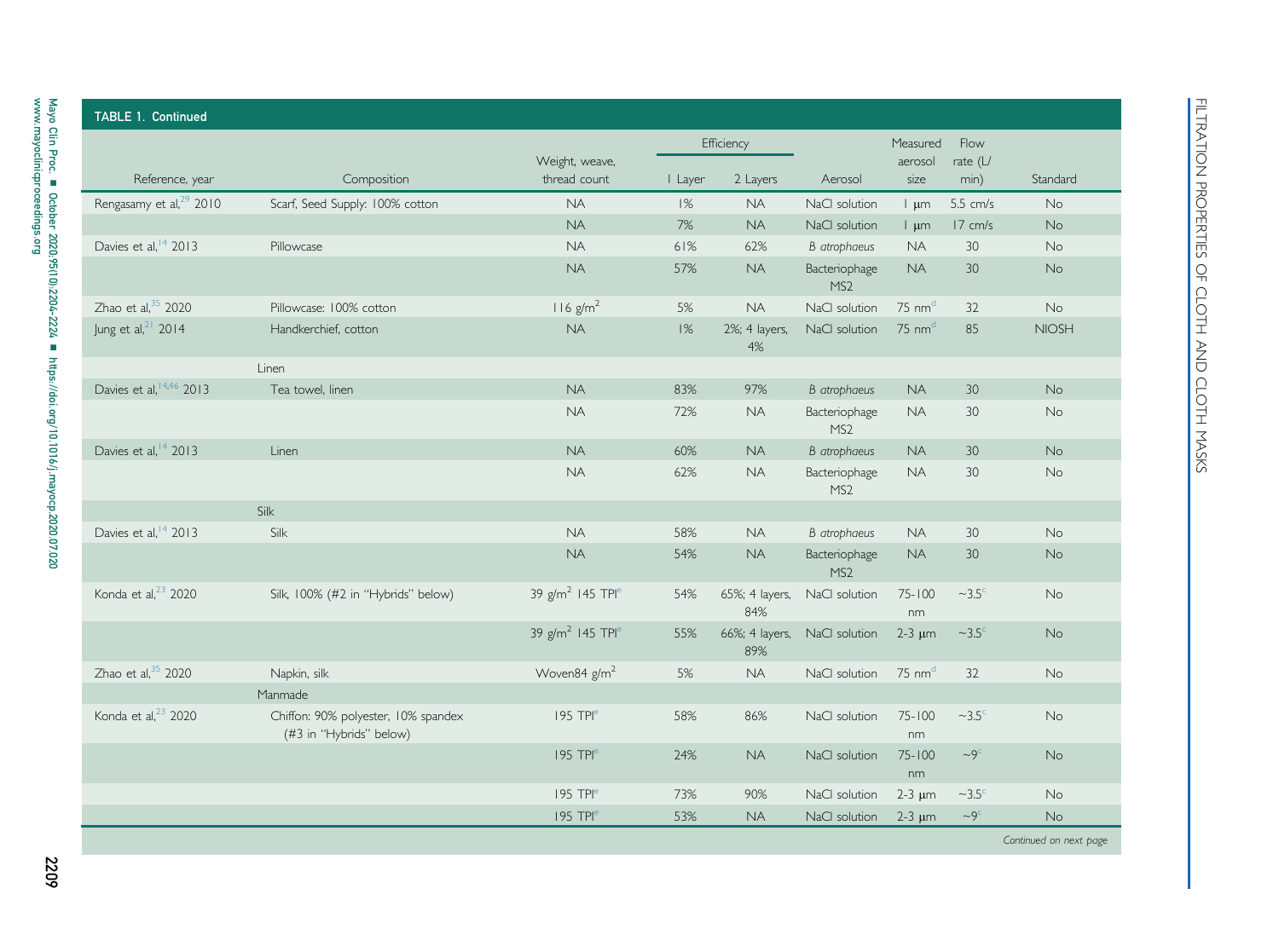| <b>TABLE 1. Continued</b>           |                                                               |                                |            |                        |                                  |                                       |                          |                        |
|-------------------------------------|---------------------------------------------------------------|--------------------------------|------------|------------------------|----------------------------------|---------------------------------------|--------------------------|------------------------|
|                                     |                                                               |                                |            | Efficiency             |                                  | Measured                              | Flow                     |                        |
| Reference, year                     | Composition                                                   | Weight, weave,<br>thread count | I Layer    | 2 Layers               | Aerosol                          | aerosol<br>size                       | rate $(L)$<br>min)       | Standard               |
|                                     |                                                               |                                |            |                        |                                  |                                       |                          |                        |
| $Z$ hao et al. $35$ 2020            | Interfacing material: polypropylene                           | Spunbond 30 $g/m^2$            | 6%         | <b>NA</b>              | NaCl solution                    | $75 \text{ nm}^d$                     | 32                       | No                     |
| Rengasamy et al, <sup>29</sup> 2010 | Scarf, Walmart fleece: 100% polyester                         | <b>NA</b><br>NA                | 25%        | <b>NA</b>              | NaCl solution                    | $\frac{1}{2}$ um                      | 5.5 cm/s                 | <b>No</b>              |
| Zhao et al, $35$ 2020               | Toddler wrap: polyester                                       | Knit 200 g/m <sup>2</sup>      | 14%<br>18% | <b>NA</b><br><b>NA</b> | NaCl solution<br>NaCl solution   | $\frac{1}{2}$ um<br>$75 \text{ nm}^d$ | 17 cm/s<br>32            | <b>No</b><br><b>No</b> |
| Zhao et al, $35$ 2020               |                                                               | Woven 164 g/m <sup>2</sup>     | 23%        | <b>NA</b>              | NaCl solution                    | $75 \text{ nm}^d$                     | 32                       | No                     |
|                                     | Exercise pants: nylon<br>Composites                           |                                |            |                        |                                  |                                       |                          |                        |
| Davies et al, <sup>14</sup> 2013    | Cotton mix                                                    | <b>NA</b>                      | 75%        | <b>NA</b>              | <b>B</b> atrophaeus              | <b>NA</b>                             | 30                       | No                     |
|                                     |                                                               | <b>NA</b>                      | 70%        | <b>NA</b>              | Bacteriophage                    | <b>NA</b>                             | 30                       | <b>No</b>              |
| Konda et al, <sup>23</sup> 2020     | Flannel: 65% cotton, 35% polyester<br>(#4 in "Hybrids" below) | 90 TPI <sup>e</sup>            | 55%        | <b>NA</b>              | MS <sub>2</sub><br>NaCl solution | $75 - 100$<br>nm                      | $\sim$ 3.5 $\textdegree$ | No                     |
|                                     |                                                               | 90 TPI <sup>e</sup>            | 13%        | <b>NA</b>              | NaCl solution                    | $75 - 100$<br>nm                      | $-9c$                    | <b>No</b>              |
|                                     |                                                               | 90 TPI <sup>e</sup>            | 44%        | <b>NA</b>              | NaCl solution                    | $2-3 \mu m$                           | $\sim$ 3.5 $\textdegree$ | <b>No</b>              |
|                                     |                                                               | 90 TPI <sup>e</sup>            | 46%        | <b>NA</b>              | NaCl solution                    | $2-3 \mu m$                           | $\sim9^{\circ}$          | <b>No</b>              |
| Rengasamy et al, <sup>29</sup> 2010 | Norma Kamali sweatshirt: 85%<br>cotton, 15% polyester         | <b>NA</b>                      | 8%         | <b>NA</b>              | NaCl solution                    | $\frac{1}{2}$ um                      | $5.5$ cm/s               | <b>No</b>              |
|                                     |                                                               | <b>NA</b>                      | 26%        | <b>NA</b>              | NaCl solution                    | $\frac{1}{2}$ um                      | $17 \text{ cm/s}$        | <b>No</b>              |
| Rengasamy et al, <sup>29</sup> 2010 | Hanes sweatshirt: 70% cotton, 30%<br>polyester                | <b>NA</b>                      | 19%        | <b>NA</b>              | NaCl solution                    | $\frac{1}{2}$ um                      | 5.5 cm/s                 | <b>No</b>              |
|                                     |                                                               | <b>NA</b>                      | 15%        | <b>NA</b>              | NaCl solution                    | $\frac{1}{2}$ um                      | 17 cm/s                  | <b>No</b>              |
| Rengasamy et al, <sup>29</sup> 2010 | Faded Glory sweatshirt: 60%<br>cotton, 40% polyester          | <b>NA</b>                      | 6%         | <b>NA</b>              | NaCl solution                    | $\frac{1}{2}$ um                      | 5.5 cm/s                 | <b>No</b>              |
|                                     |                                                               | <b>NA</b>                      | 12%        | <b>NA</b>              | NaCl solution                    | $\mathsf{l}$ $\mathsf{µm}$            | 17 cm/s                  | <b>No</b>              |
| Rengasamy et al, <sup>29</sup> 2010 | Dickies T-shirt: 99% cotton, 1%<br>polyester                  | <b>NA</b>                      | 8%         | <b>NA</b>              | NaCl solution                    | $\frac{1}{2}$ um                      | 5.5 cm/s                 | No                     |
|                                     |                                                               | <b>NA</b>                      | 20%        | <b>NA</b>              | NaCl solution                    | $\frac{1}{2}$ um                      | $17 \text{ cm/s}$        | No                     |
| Rengasamy et al, <sup>29</sup> 2010 | Faded Glory T-shirt: 60% cotton, 40%<br>polyester             | <b>NA</b>                      | 0%         | <b>NA</b>              | NaCl solution                    | $\frac{1}{2}$ um                      | $5.5$ cm/s               | <b>No</b>              |
|                                     |                                                               | <b>NA</b>                      | 15%        | <b>NA</b>              | NaCl solution                    | $\frac{1}{2}$ um                      | 17 cm/s                  | No                     |
|                                     |                                                               |                                |            |                        |                                  |                                       |                          | Continued on next page |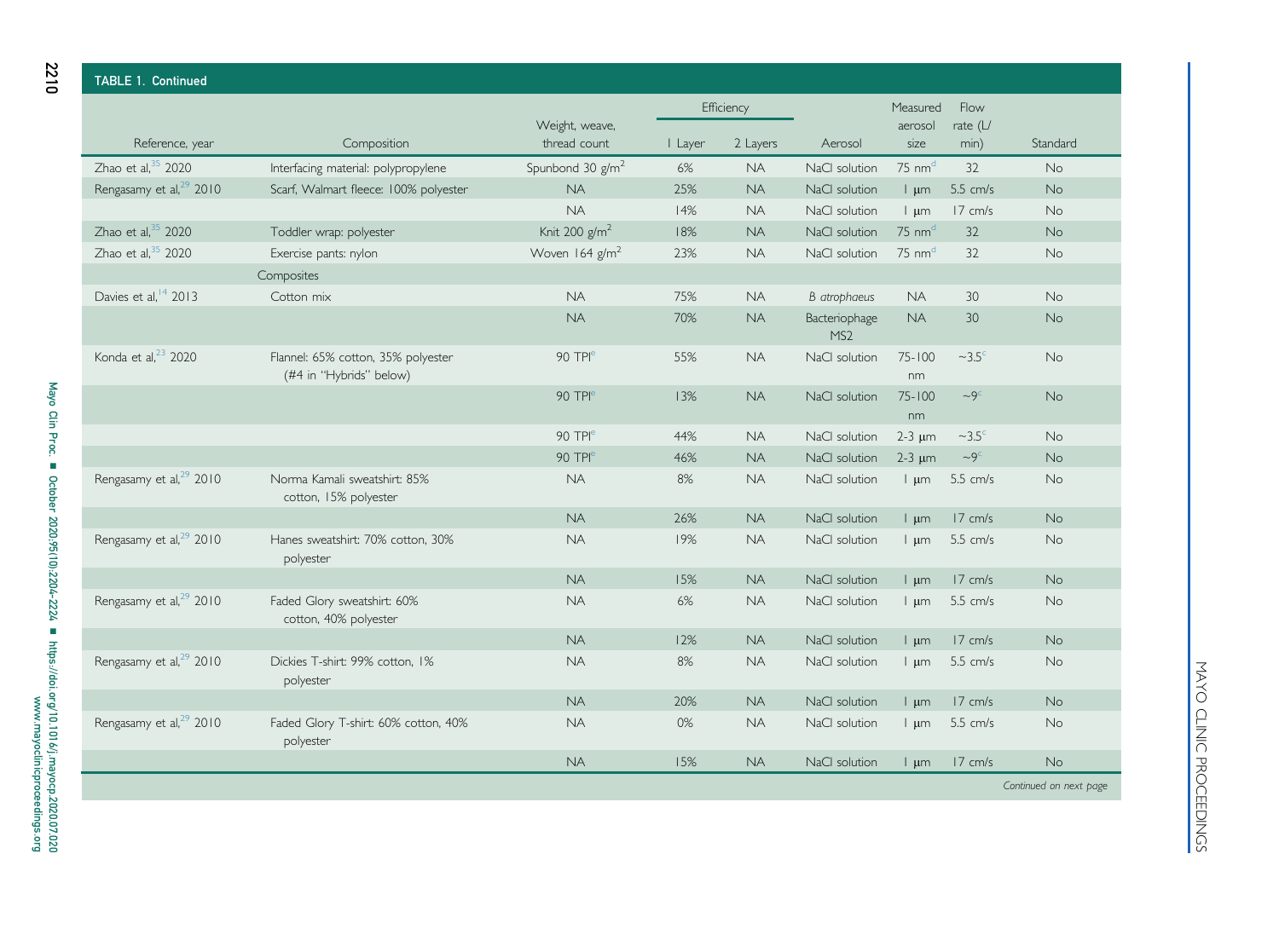|                                 |                                                                           |                                |         | Efficiency            |                              | Measured                   | Flow                     |                               |
|---------------------------------|---------------------------------------------------------------------------|--------------------------------|---------|-----------------------|------------------------------|----------------------------|--------------------------|-------------------------------|
| Reference, year                 | Composition                                                               | Weight, weave,<br>thread count | I Layer | 2 Layers              | Aerosol                      | aerosol<br>size            | rate $(L)$<br>min)       | Standard                      |
|                                 | Paper                                                                     |                                |         |                       |                              |                            |                          |                               |
| Zhao et al, $35$ 2020           | Paper towel: cellulose                                                    | Bonded 43 g/m <sup>2</sup>     | 10%     | <b>NA</b>             | NaCl solution                | $75 \text{ nm}^{\text{d}}$ | 32                       | No                            |
| Zhao et al, $35$ 2020           | Tissue paper: cellulose                                                   | Bonded 33 g/m2                 | 20%     | <b>NA</b>             | NaCl solution                | $75 \text{ nm}^d$          | 32                       | No                            |
| Zhao et al, $35$ 2020           | Copy paper: cellulosef                                                    | Bonded 73 g/m2                 | 99.9%   | <b>NA</b>             | NaCl solution                | $75 \text{ nm}^d$          | 32                       | No                            |
|                                 | Hybrids                                                                   |                                |         |                       |                              |                            |                          |                               |
| Konda et al, <sup>23</sup> 2020 | Cotton/silk (I layer of #I above, <sup>g</sup><br>I layer of #2 above)    | <b>NA</b>                      | 96%     | <b>NA</b>             | NaCl solution                | $75 - 100$<br>nm           | $\sim$ 3.5 $\degree$     | No.                           |
|                                 |                                                                           | <b>NA</b>                      | 97%     | NA.                   | NaCl solution                | $2-3 \mu m$                | $\sim$ 3.5 $\textdegree$ | No.                           |
| Konda et al, <sup>23</sup> 2020 | Cotton/chiffon (I layer of #I above, <sup>8</sup> I layer<br>of #3 above) | <b>NA</b>                      | 97%     | <b>NA</b>             | NaCl solution                | $75 - 100$<br>nm           | $\sim$ 3.5 $\degree$     | <b>No</b>                     |
|                                 |                                                                           | <b>NA</b>                      | 99.5%   | <b>NA</b>             | NaCl solution                | $2-3 \mu m$                | $\sim$ 3.5 $\textdegree$ | No                            |
| Konda et al, <sup>23</sup> 2020 | Cotton/flannel (1 layer of #1 above, <sup>8</sup> I layer<br>of #4 above) | <b>NA</b>                      | 95%     | <b>NA</b>             | NaCl solution                | $75 - 100$<br>nm           | $\sim$ 3.5 $\textdegree$ | No                            |
|                                 |                                                                           | <b>NA</b>                      | 96%     | <b>NA</b>             | NaCl solution                | $2-3 \mu m$                | $\sim$ 3.5 $\degree$     | No                            |
|                                 | Cloth mask material                                                       |                                |         |                       |                              |                            |                          |                               |
| Furuhashi, 6 1978               | Commercial mask fabric A, bleached<br>cotton                              | <b>96 TPI</b>                  | 69%     | <b>NA</b>             | Staphylococcus<br>aureus     | NA.                        | 8                        | US military standard,<br>1978 |
| Furuhashi, 6 1978               | Commercial mask fabric D, bleached<br>cotton                              | 86 TPI                         | 43%     | <b>NA</b>             | S aureus                     | NA.                        | 8                        | US military standard,<br>1978 |
| Furuhashi, <sup>16</sup> 1978   | Commercial mask fabric B. calico                                          | <b>160 TPI</b>                 | 73%     | <b>NA</b>             | S aureus                     | NA.                        | 8                        | US military standard,<br>1978 |
| Furuhashi, <sup>16</sup> 1978   | Commercial mask fabric C. twill weave                                     | <b>NA</b>                      | 94%     | <b>NA</b>             | S aureus                     | <b>NA</b>                  | 8                        | US military standard,<br>1978 |
| Jang & Kim, 20 2015             | Cloth mask A: 50% nylon, 40%<br>polypropylene, 10% polyurethane           | 1.22-mm thick                  | 29%     | 59%; 4 layers,<br>75% | NaCl solution                | $0.3 - 0.5$<br>μm          | <b>NA</b>                | <b>No</b>                     |
|                                 |                                                                           | 1.22-mm thick                  | 60%     | 94%                   | 70%; 4 layers, NaCl solution | $2-5 \mu m$                | <b>NA</b>                | <b>No</b>                     |
| Jang & Kim, 20 2015             | Cloth mask B: 84% nylon, 12%<br>polyester, 4% spandex                     | 0.62-mm thick                  | 28%     | 67%                   | 32%; 4 layers, NaCl solution | $0.3 - 0.5$<br>$\mu$ m     | <b>NA</b>                | <b>No</b>                     |
|                                 |                                                                           | 0.62-mm thick                  | 63%     | 77%                   | 71%; 4 layers, NaCl solution | $2-5 \mu m$                | NA.                      | <b>No</b>                     |

2211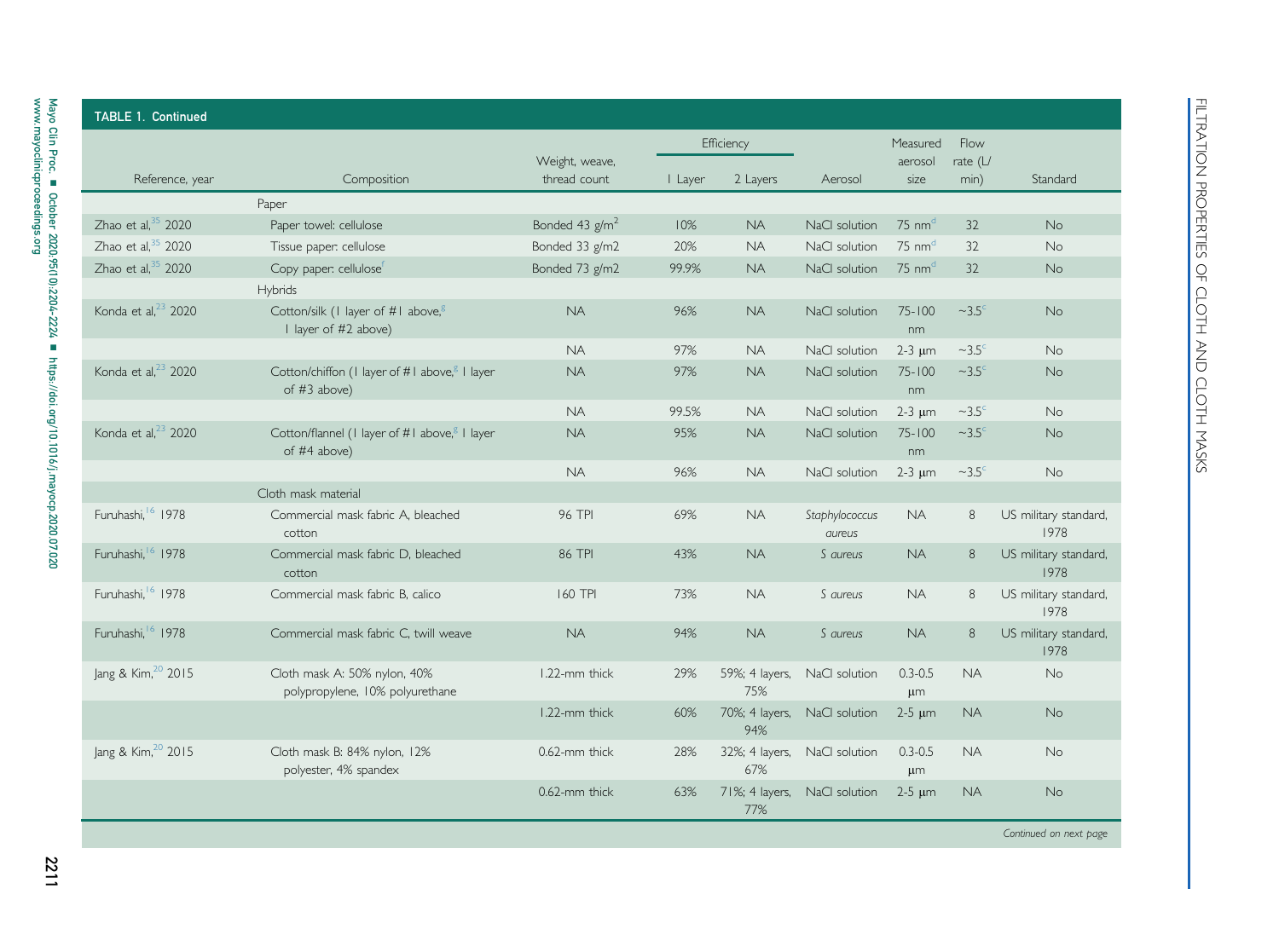| <b>TABLE 1. Continued</b>           |                                                 |                                          |                |                       |                                  |                            |                   |                               |
|-------------------------------------|-------------------------------------------------|------------------------------------------|----------------|-----------------------|----------------------------------|----------------------------|-------------------|-------------------------------|
|                                     |                                                 |                                          |                | Efficiency            |                                  | Measured                   | Flow              |                               |
|                                     |                                                 | Weight, weave,                           |                |                       |                                  | aerosol                    | rate $(L)$        |                               |
| Reference, year                     | Composition                                     | thread count                             | I Layer        | 2 Layers              | Aerosol                          | size                       | min)              | Standard                      |
| Jang & Kim, <sup>20</sup> 2015      | Cloth mask C: 100% polyester                    | 0.29-mm thick                            | 18%            | 50%; 4 layers,<br>55% | NaCl solution                    | $0.3 - 0.5$<br>$\mu$ m     | <b>NA</b>         | No                            |
|                                     |                                                 | 0.29-mm thick                            | 45%            | 78%; 4 layers,<br>81% | NaCl solution                    | $2-5 \mu m$                | <b>NA</b>         | No                            |
| Jang & Kim, <sup>20</sup> 2015      | Cloth mask D: 100% polyester<br>microfiber      | 0.30-mm thick                            | 9%             | 45%; 4 layers,<br>62% | NaCl solution                    | $0.3 - 0.5$<br>$\mu$ m     | <b>NA</b>         | No                            |
|                                     |                                                 | 0.30-mm thick                            | 45%            | 59%; 4 layers,<br>99% | NaCl solution                    | $2-5 \mu m$                | <b>NA</b>         | No                            |
| Jang & Kim, 20 2015                 | Cloth mask E: 100% polyester<br>microfiber      | 2.77-mm thick                            | 27%            | <b>NA</b>             | NaCl solution                    | $0.3 - 0.5$<br>$\mu$ m     | <b>NA</b>         | No                            |
|                                     |                                                 | 2.77-mm thick                            | 80%            | <b>NA</b>             | NaCl solution                    | $2-5 \mu m$                | <b>NA</b>         | <b>No</b>                     |
| Jung & Kim, 20 2015                 | Cotton mask: surgical type, 4<br>distinct masks | <b>NA</b>                                | 23%, SD<br>27% | <b>NA</b>             | NaCl solution                    | $75 \text{ nm}^d$          | 85                | <b>NIOSH</b>                  |
| MacIntyre et al, <sup>26</sup> 2015 | Cloth mask                                      | <b>NA</b>                                | 3%             | <b>NA</b>             | NaCl solution                    | $75 \text{ nm}^{\text{d}}$ | <b>NA</b>         | <b>AS/NZS 1716</b>            |
| Rengasamy et al, <sup>29</sup> 2010 | Respro Bandit                                   | <b>NA</b>                                | 22%            | <b>NA</b>             | NaCl solution                    | $\frac{1}{2}$ um           | 5.5 cm/s          | No                            |
|                                     |                                                 | <b>NA</b>                                | 34%            | <b>NA</b>             | NaCl solution                    | $\frac{1}{2}$ um           | $17 \text{ cm/s}$ | No                            |
| Rengasamy et al, <sup>29</sup> 2010 | Breathe Healthy                                 | <b>NA</b>                                | 13%            | <b>NA</b>             | NaCl solution                    | $\frac{1}{2}$ um           | 5.5 cm/s          | No                            |
|                                     |                                                 | <b>NA</b>                                | 44%            | <b>NA</b>             | NaCl solution                    | $\frac{1}{2}$ um           | 17 cm/s           | No                            |
| Rengasamy et al, <sup>29</sup> 2010 | Breathe Healthy fleece                          | <b>NA</b>                                | 22%            | <b>NA</b>             | NaCl solution                    | $\lfloor \mu m \rfloor$    | 5.5 cm/s          | No                            |
|                                     |                                                 | <b>NA</b>                                | 13%            | <b>NA</b>             | NaCl solution                    | $\frac{1}{2}$ um           | 17 cm/s           | No                            |
|                                     | Medical mask material                           |                                          |                |                       |                                  |                            |                   |                               |
| Davies et al, <sup>14</sup> 2013    | Mölnlycke Health Care Barrier 4239              | <b>NA</b>                                | 96%            | <b>NA</b>             | <b>B</b> atrophaeus              | <b>NA</b>                  | 30                | <b>No</b>                     |
|                                     |                                                 | <b>NA</b>                                | 90%            | <b>NA</b>             | Bacteriophage<br>MS <sub>2</sub> | <b>NA</b>                  | 30                | No                            |
| Furuhashi, <sup>16</sup> 1978       | Hopes                                           | Fine glass fiber with<br>nonwoven fabric | 98%            | <b>NA</b>             | S aureus                         | <b>NA</b>                  | $\,8\,$           | US military standard,<br>1978 |
| Furuhashi, <sup>16</sup> 1978       | Medispo                                         | Fine glass fiber with<br>nonwoven fabric | 99%            | <b>NA</b>             | S aureus                         | <b>NA</b>                  | $\,8\,$           | US military standard,<br>1978 |
| MacIntyre et al, <sup>26</sup> 2015 | Medical mask material                           | <b>NA</b>                                | 56%            | <b>NA</b>             | NaCl solution                    | $75 \text{ nm}^{\text{d}}$ | <b>NA</b>         | <b>AS/NZS 1716</b>            |
| Jang & Kim, <sup>20</sup> 2015      | R class respirator material                     | 1.81-mm thick                            | 91%            | <b>NA</b>             | NaCl solution                    | $0.3 - 0.5$<br>μm          | <b>NA</b>         | No                            |
|                                     |                                                 |                                          |                |                       |                                  |                            |                   | Continued on next page        |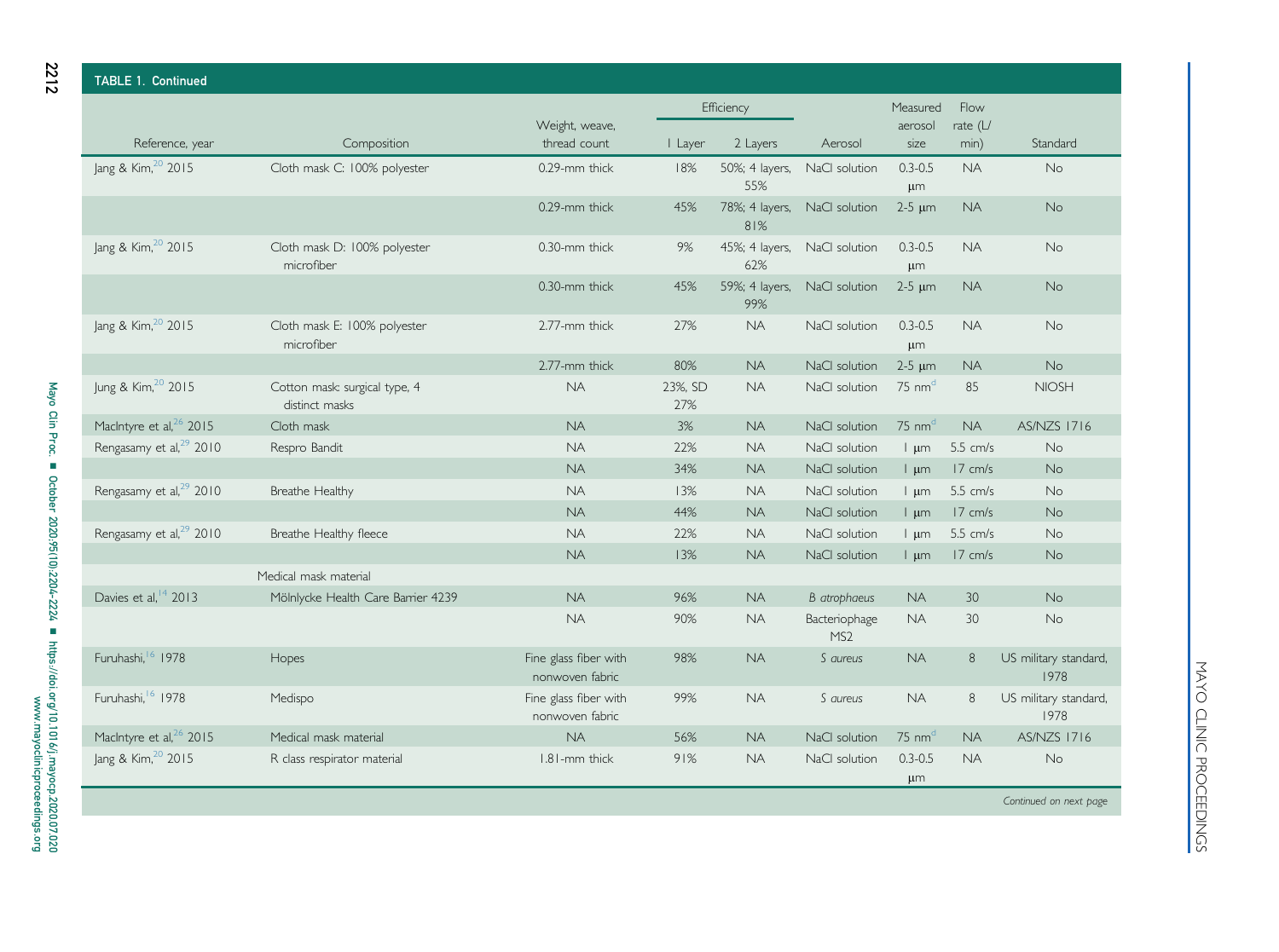### TABLE 1. Continued Reference, year Composition Weight, weave, thread count **Efficiency** AerosolMeasuredaerosolsizeFlowrate (L/ I Layer 2 Layers Aerosol size min) Standard NA 100% NA NaCl solution  $2-5 \text{ um } N_A$  No Jung et  $al<sub>1</sub><sup>21</sup>$  $al<sub>1</sub><sup>21</sup>$  $al<sub>1</sub><sup>21</sup>$  2014 Medical mask: surgical type, 4 distinct masksNA 41% SD38%NA NaCl solution 75 nm<sup>[d](#page-9-3)</sup> 85 NIOSH Jung et al,<sup>[21](#page-19-12)</sup> 2014 Medical mask: dental type, 5 distinct masksNA 71% SD12%NA NaCl solution 75 nm<sup>[d](#page-9-3)</sup> 85 NIOSH **FILTER 1. Continued The Cloth And Comparison Comparison Properties Of Cloth Masks n Cloth And Cloth Masks n October 2020;<br>**  $\frac{1}{2}$  **Ling can all 2021<br>**  $\frac{1}{2}$  **Ling can all 2021<br>**  $\frac{1}{2}$  **Ling can all 2021<br>**  $\frac{1}{2}$

<span id="page-9-2"></span><span id="page-9-1"></span><span id="page-9-0"></span><sup>a</sup>AS/NZS = Australia/New Zealand Standard; NA = not available; NaCl = sodium chloride; NIOSH = National Institute for Occupational Safety and Health; TPI = threads per inch (number of threads in warp plus number of threads in weft).

bFor experimental details and additional studies, see Supplemental Table (available online at <http://www.mayoclinicproceedings.org>).

Konda et al<sup>[23](#page-19-11)</sup> measured cloth using a system that produced initial flow rates of 35 L/min and 90 L/min, respectively; however, when cloth was inserted, increasing the resistance, the flow rate decreased, probably by an or magnitude (Supratik Guha, written communication, month year, and Konda et al<sup>[23](#page-19-11)</sup> correction). We have reflected this by reporting a flow rate that is the initial divided by 10 and by indicating that it is approximate (~); this was preferable to giving no indication. The experiments in this article included some readings done with a gap past the filter, to simulate edge leak. We have extracted these data in the Supplementary Material but her the results of flat cloth with no gap. When multiple data points were available, we extracted data closest to 100 nm (used for testing particle filtration efficiency for medical masks, according to ASTM International stand 3000 nm (3 µm) (used for testing bioaerosol filtration efficiency for medical masks, according to ASTM International standards). To be conservative, we selected the closest point below the target particle size. Many origin provided a measure of error variance. We have not included these data in this table for readability. They are often wide, in the 10% to 30% range. We report the SD for Jung et al<sup>[21](#page-19-12)</sup> because it reflects the differences in of a number of distinct masks of different materials (4 surgical, 3 dental, and 5 cotton; tested in triplicate for each design) that are not reported separately, not the error variance of a single mask. We did not extract mask material and medical mask material from Konda et al<sup>[23](#page-19-11)</sup> because the methodology used by these investigators for testing fabric were under conditions different than those used for specifying fitted protective equipment as the N95 respirators, which are tested under higher differential pressures and flows (Supratik Guha, written communication, month year).

<span id="page-9-6"></span><span id="page-9-5"></span><span id="page-9-4"></span><span id="page-9-3"></span>dTSI filter tester generates NaCl aerosol with <sup>a</sup> count mean diameter of 75 nm and geometric SD of 1.75 nm.

eCalculated from pitch, the distance between the center of one thread and the next.

fThis was writing paper and obviously not breathable.

<sup>g</sup>The 600-TPI cotton was used in the hybrid experiments (Supratik Guha, written communication, month year).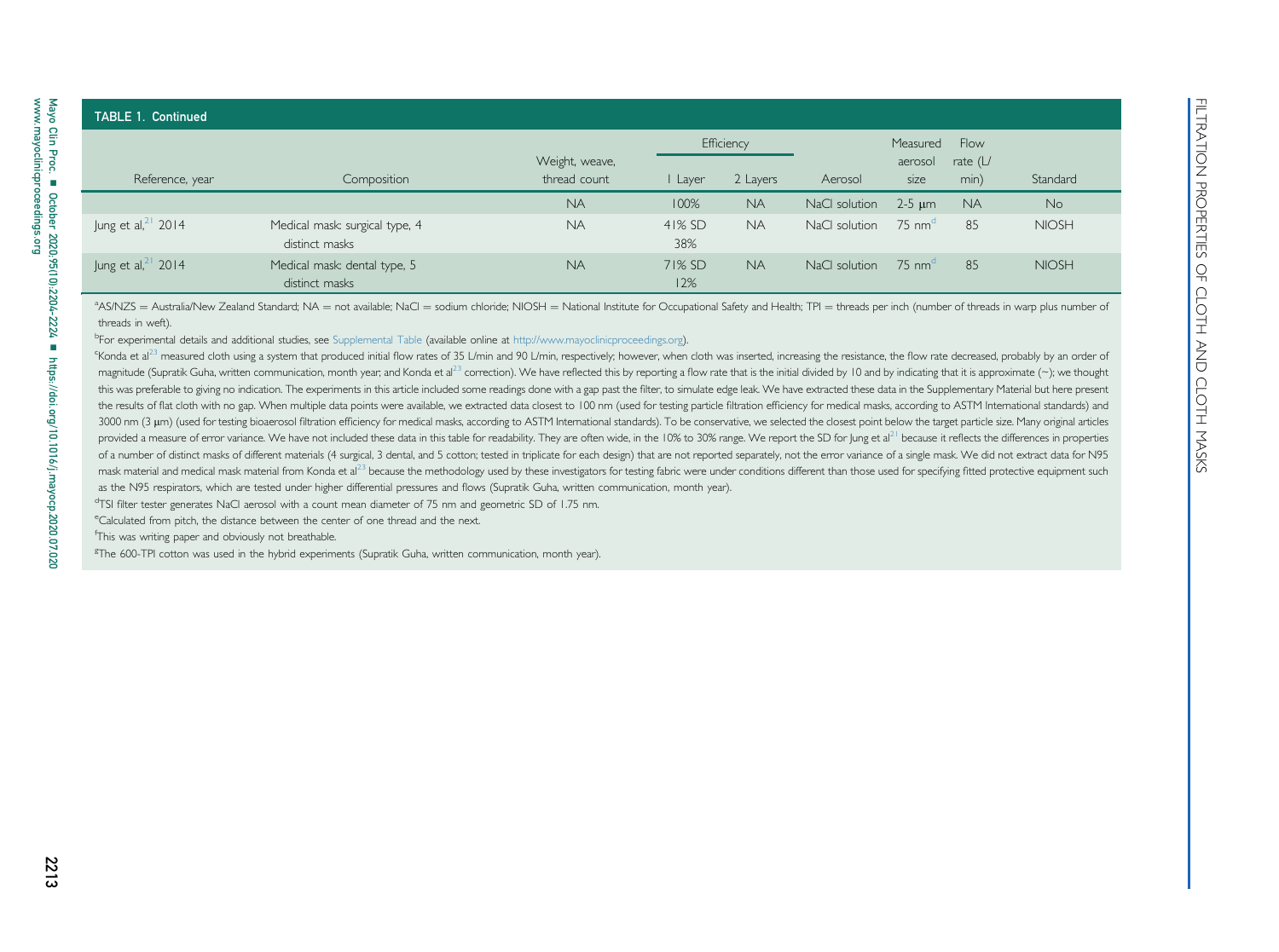<span id="page-10-2"></span>TABLE 2. Filtration Efficiency According to Particle Diameter for Homemade 2- Layer T-Shirt and Disposable Commercial Medical . Masks From 21 Volunteers **Coughing<sup>a</sup>** 

|                             | Filtration efficiency, outward |              |           |
|-----------------------------|--------------------------------|--------------|-----------|
| Particle diameter $(\mu m)$ | 2-Layer T-shirt mask           | Medical mask | $P$ value |
| >7                          | 67%                            | 44%          | .14       |
| $4.7 - 7$                   | 61%                            | 61%          | > 99      |
| $3.3 - 4.7$                 | 20%                            | 20%          | > 99      |
| $2.1 - 3.3$                 | 85%                            | 89%          | .70       |
| $1.1 - 2.1$                 | 84%                            | 94%          | .31       |
| $0.65 - 1.1$                | 71%                            | 86%          | .24       |
| Total                       | 79%                            | 85%          | .62       |

<span id="page-10-0"></span><sup>a</sup>Recalculated from Davies et al.<sup>[14](#page-19-25)</sup> Bacterial filtration efficiency was calculated as (bacterial counts without mask  $-$  bacterial counts with mask)/bacterial counts without mask.

<span id="page-10-1"></span> $P$  values are our calculations, the difference between 2 proportions, using R (R foundation).

terry, have projecting loops of fiber to increase absorbance. The overall heaviness is described by its weight per surface area (g per square metre or gsm). Very high thread counts  $($ >300) are usually obtained by using very thin fiber, and the resulting material may be very fine (light-weight, such as some bed linen).

Surgical gauze, plain woven cotton or linen (such as most dish towels [United States] or tea towels [United Kingdom], ie, flat cloths used for drying dishes), muslin, buttercloth (a cloth used for straining in the manufacture of butter), and some bed linen are plain-weave unnapped cloth. Flannel, commonly used for nightwear and some bed linen, is a plain-weave napped cloth, often of cotton. T-shirt material is usually knitted jersey; the proportion of cotton to man-made fiber and the weight vary. Terry is used for most bath and hand towels.

Commercial disposable masks are made from nonwoven synthetic fibers in bonded layers. These masks are unsystematically called medical masks, face masks, surgical masks, dental masks, and procedure masks. We use the term medical masks.

#### CAN FABRIC BLOCK COARSE AND FINE PARTICLES?

The increasing effectiveness of multiple layers of cloth to reduce transmission was demonstrated in 1919 in a series of experiments using controlled sprays and real coughing to create bioaerosols.<sup>[34](#page-19-19)</sup> Bacterial counts were used as the surrogate marker. Filtration efficiency increased with thread count and layers and was consistently greater, at any given total thread count, the fewer the layers (eg, 1 layer with a mean thread count of 42 provided greater filtration than 2 layers with a thread count of 22 [total thread count of 44]) (Supplemental Figures 2-4, available online at [http://www.](http://www.mayoclinicproceedings.org) [mayoclinicproceedings.org](http://www.mayoclinicproceedings.org)). At all distances, total thread counts above approximately 300 TPI were associated with greater than 80% filtration efficiency. Other investigators confirmed these observations using similar designs,  $16,19,22,24$  $16,19,22,24$  $16,19,22,24$  $16,19,22,24$  one study observing that twill weave cotton was associated with 94% filtration efficiency compared with 98% and 99% for material from 2 medical masks. $16$ 

Filtration efficiencies of 28% to 73% were reported for single layers of bath towel and cotton shirt tested with 2-um bacterial parti-cles.<sup>[18](#page-19-24)</sup> For linen tea towel fabric, filtration efficiency for bacteria was 83% with 1 layer and 97% with 2 layers compared with medical mask material at 96%. $14,46$  $14,46$  For virus, one layer of tea towel had 72% efficiency, and one layer of T-shirt fabric had 50% efficiency compared with 89% for mask material. $14$ 

Results are dependent on the type of cloth studied. For sodium chloride aerosol, 3 commercially available cloth masks and single layers of scarfs, most sweatshirts, T-shirts, and towels were associated with filtration efficiency of  $10\%$  to  $40\%$ .<sup>[29](#page-19-26)</sup> The cloth from the mask studied in the single randomized controlled trial (RCT) was tested using a TSI filter tester according to Australian and New Zealand standards for respirators.<sup>26</sup> Filtration efficiency for the cloth was 3% compared with the medical mask, which tested at 56%. The trial is described in detail subsequently.

[Table 1](#page-4-0) summarizes studies that use modern methodology Figure to test the filtration efficiency of flat cloth, organized by fabric type, and includes information on medical mask material and respirator material comparators.<sup>[14](#page-19-25)[,16](#page-19-20)[,20](#page-19-28)[,21,](#page-19-29)[23](#page-19-9)[,26](#page-19-27)[,29](#page-19-26)[,35,](#page-19-30)[46](#page-20-8)</sup> Few of these studies used standardized methodology, and their results are not directly comparable.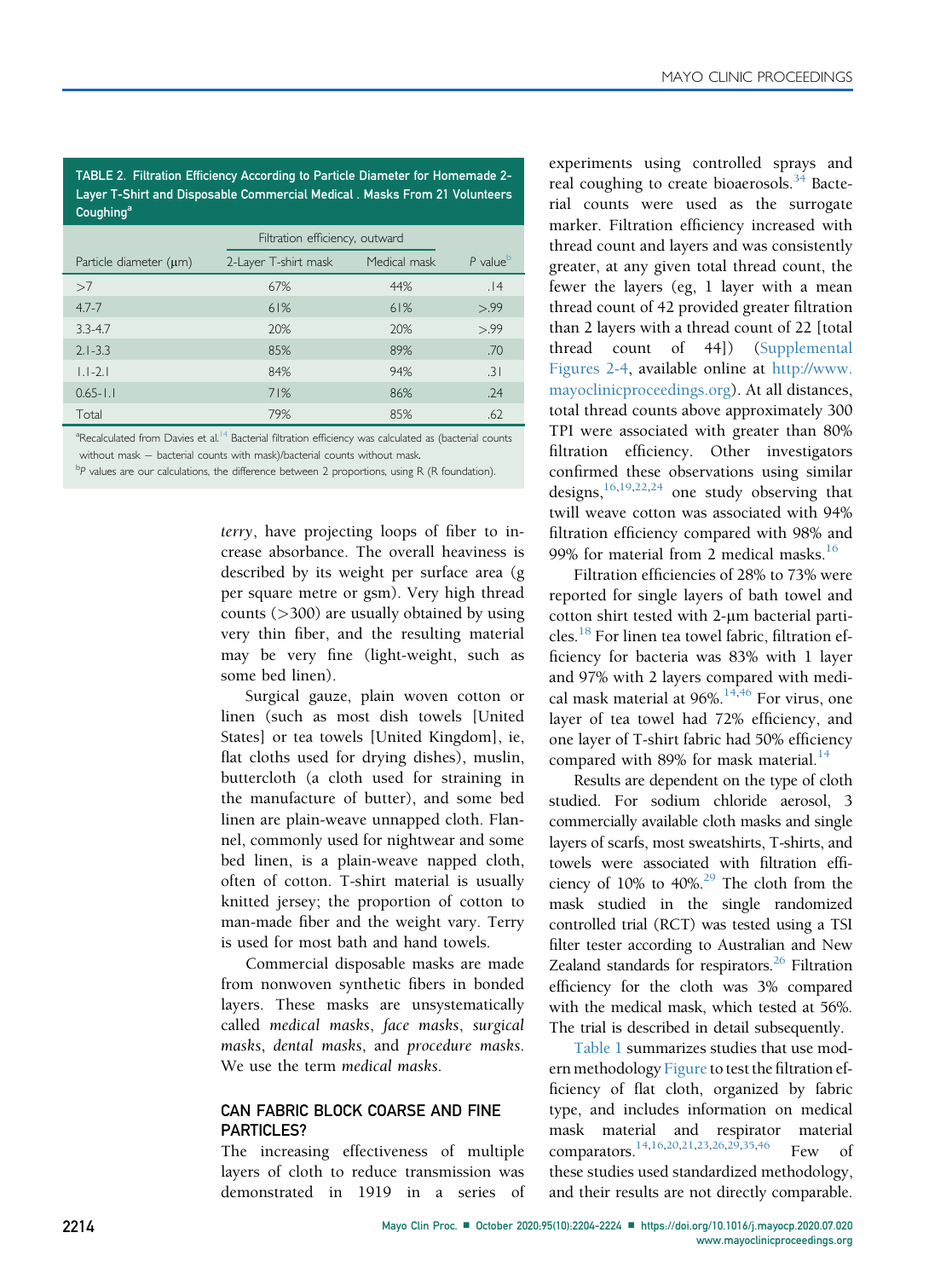Collectively, they reveal that even at low thread counts and layers, and for aerosols, some kinds of cloth block substantial percentages of transmission. Filtration efficacy of greater than 50% has been observed for single layers of high thread count cotton, for linen and cotton tea towels, for some T-shirt materials, some towels, and some man-made materials sold as cloth masks; efficiency increases with layers, and efficiency for virus is of the same order of magnitude as that for bacteria.

An important variable is airflow. In general, other experimental conditions being constant, lower filtration efficiencies would be expected with higher airflows, although this is not consistently observed, perhaps because of random error. $^{23,29}$  $^{23,29}$  $^{23,29}$  $^{23,29}$  Most testing of flat materials aims to simulate breathing through a mask, sometimes at high minute ventilation to simulate exertion.<sup>[14](#page-19-25),[21,](#page-19-29)[23](#page-19-9),[35-37](#page-19-30)</sup> Lower flow rates, as observed in some studies, $^{23}$  $^{23}$  $^{23}$  and flow rates as velocities<sup>[29](#page-19-26)</sup> require consideration in interpretation. Peak flow rates of 200 to 1300 L/min and peak velocities of 29 m/s have been observed for human coughs. $45$  None of the experiments that we identified on flat cloth aimed to simulate these conditions.

## DOES WEARING A CLOTH MASK PREVENT COARSE AND FINE PARTICLES FROM REACHING THE ENVIRONMENT (OUTWARD PROTECTION OR SOURCE CONTROL)

In a design in which volunteers, talking or coughing, sat at a table on which agar plates were arranged, masks of 3 to 8 layers of buttercloth (TPI ~90) blocked 100% of bacteria at all distances [\(Figure](#page-2-0)).<sup>[15](#page-19-31)</sup> Similar results were obtained by others. <sup>[27](#page-19-32)[,47](#page-20-9)</sup> In another study, a 3-layer, 46  $\times$  46 gauze mask (ie, TPI of 92 in each layer) reduced bacterial counts by 64% compared with no mask in the zone immediately in front of healthy volunteers who were talking. $31$  In a controlled box experiment using volunteers talking, a mask made of a sandwich of thin muslin and 4-oz flannel (136 g/m<sup>2</sup>) reduced bacteria recovered on sedimentation plates by more than 99% compared with the recovery from unmasked volunteers.[17](#page-19-34) Total airborne microorganisms were reduced by more than

<span id="page-11-0"></span>TABLE 3. Filtration Efficiency in Inward and Outward Directions for Homemade [a](#page-11-1)nd Medical Masks, 0.02-1  $\mu$ m particles a,[b](#page-11-2)[,c](#page-11-3)

|                   | Filtration efficiency |           |           |  |  |  |
|-------------------|-----------------------|-----------|-----------|--|--|--|
|                   | Inward                |           | Outward   |  |  |  |
| Mask              | <i>Immediate</i>      | After 3 h | Immediate |  |  |  |
| I-Layer tea towel | 55%-69%               | 63%-77%   | 17%       |  |  |  |
| Medical           | 76%-81%               | 74%-83%   | 58%       |  |  |  |

<span id="page-11-1"></span><sup>a</sup> From 28 volunteers (inward, immediate), 22 volunteers (inward, after 3 hours), and data from a manikin wearing a mask (outward).

<span id="page-11-3"></span><span id="page-11-2"></span><sup>b</sup>Recalculated from van der Sande et al.<sup>32</sup> Filtration efficiency is calculated as  $1 - (1/\text{protection factor})$ .<br>SBoth adults and children were studied in short term with somewhat lower performance in children; we Both adults and children were studied in short term, with somewhat lower performance in children; we extracted the adult data for consistency with the rest of the literature. For each experimental condition, we extracted the highest and lowest median efficiencies from the data provided. Outward data were read from graphs. Because medians were reported, statistical testing was not possible.

99% and bacteria recovered from aerosols  $(<4 \mu m)$  by 88% to 99% compared with those recovered from unmasked volunteers. Another controlled box experiment with talking volunteers compared 4 medical masks and one commercially produced 4-layer cotton muslin  $(92 TPI<sup>48</sup>)$  $(92 TPI<sup>48</sup>)$  $(92 TPI<sup>48</sup>)$  reusable mask.[28](#page-19-35) Filtration efficiency, assessed by bacterial counts, was 96% to 99% for the commercial disposable masks and 99% for the commercial 4-layer muslin mask. For aerosols  $(<$ 3.3  $\mu$ m), filtration efficiencies were 72% to 89% and 89%, respectively.

Using a pattern based on a pleated medical mask, but without assistance, volunteers made 2-layer T-shirt masks with over-the-head elastic.<sup>[14](#page-19-25),[49](#page-20-11)</sup> Wearing the mask they had made, volunteers coughed twice into a box; at each particle size, homemade and medical masks were similar, with 71% and 86% efficiency, respectively, at the smallest particle size measured  $(0.65 \text{ to } 1 \text{ }\mu\text{m})$  $(P = .24;$  [Table 2\)](#page-10-2). We identified one disconfirming report, a study using a PortaCount  $(0.02 \text{ to } 1 \text{ }\mu\text{m})$  on a manikin in which the efficiency of a 1-layer tea towel mask in reducing aerosols reaching the environment was 17% [\(Figure](#page-2-0) and [Table 3\)](#page-11-0).<sup>[32](#page-19-36)</sup>

These studies reveal that some multilayered cloth masks can have remarkable filtration efficiency in the outward direction, reducing all particles emitted by the wearer by 64% to 99% and aerosols by 72% to 99%, for some designs comparable with commercial medical masks.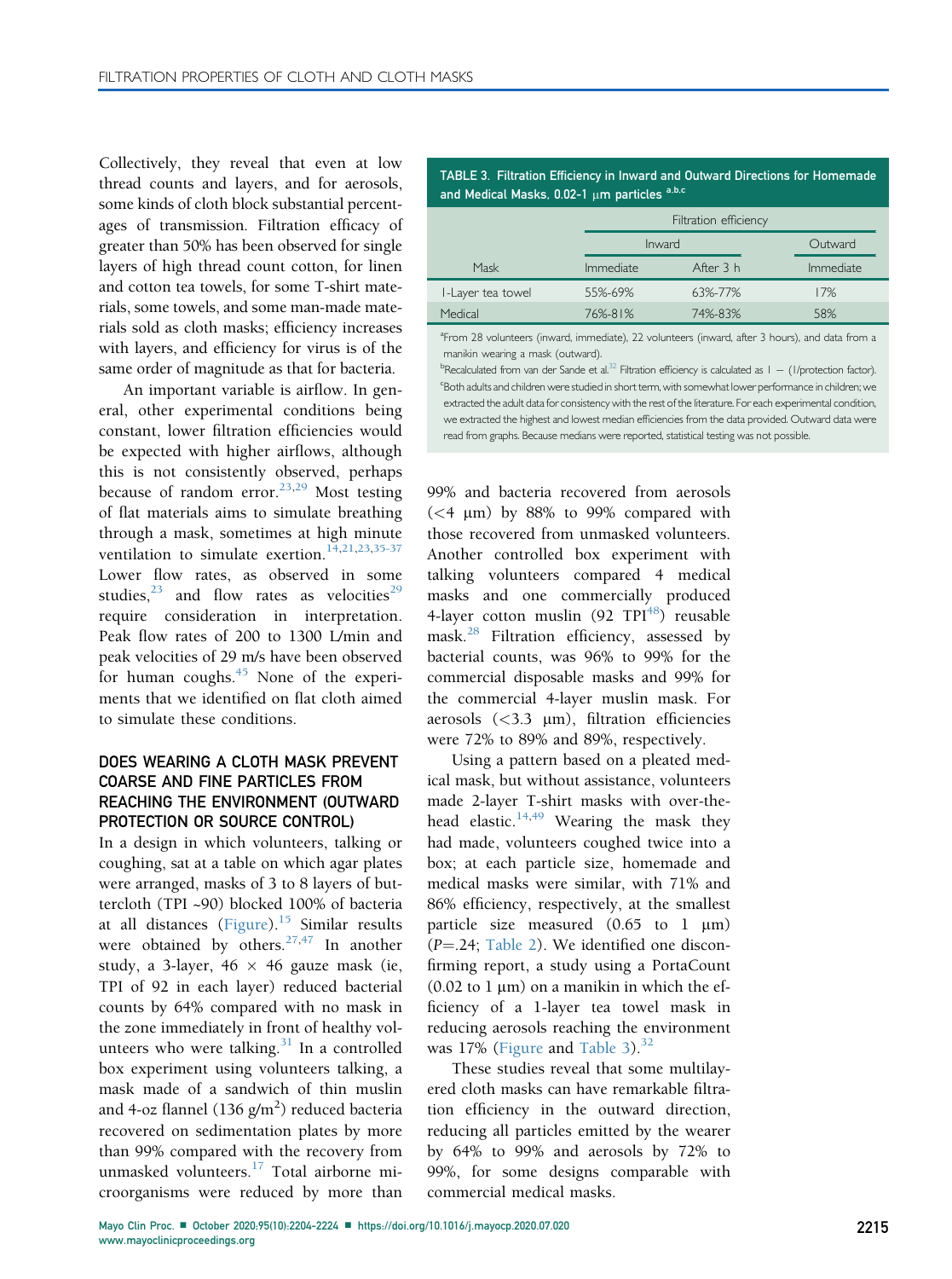<span id="page-12-0"></span>

|                                     | TABLE 4. Summary of Filtration Efficiency for Cloth Masks, Inward Protection (Protecting the Wearer), Assessed at Less Than 1-µm Particle Size <sup>a</sup> |               |                                 |                  |                     |                       |                         |                        |
|-------------------------------------|-------------------------------------------------------------------------------------------------------------------------------------------------------------|---------------|---------------------------------|------------------|---------------------|-----------------------|-------------------------|------------------------|
|                                     | Cloth mask detailed                                                                                                                                         |               | Device.                         |                  |                     | Cloth mask            | Medical mask filtration |                        |
| Reference, year                     | description                                                                                                                                                 | Testing       | particle size                   | Details          |                     | filtration efficiency | efficiencyb             |                        |
| Dato et al, <sup>13</sup> 2006      | T-shirt mask made by the                                                                                                                                    | The authors   | PortaCount.                     | Author I         |                     | 99%                   | <b>NA</b>               |                        |
|                                     | authors to fit their own                                                                                                                                    | as volunteers | $0.02 - 1 \mu m$                | Author 2         |                     | 92%                   |                         |                        |
|                                     | faces; 8-layer high-quality                                                                                                                                 |               |                                 | Author 3         |                     | 94%                   |                         |                        |
|                                     | preshrunk cotton T-shirt                                                                                                                                    |               |                                 |                  |                     |                       |                         |                        |
|                                     | fabric (Hanes heavyweight                                                                                                                                   |               |                                 |                  |                     |                       |                         |                        |
|                                     | T-shirt) with 3 sets of ties                                                                                                                                |               |                                 |                  |                     | Cloth mask            | Medical mask            |                        |
|                                     |                                                                                                                                                             |               |                                 |                  |                     |                       |                         |                        |
|                                     |                                                                                                                                                             |               |                                 |                  |                     | After the<br>other    |                         | After the<br>other     |
|                                     |                                                                                                                                                             |               |                                 |                  | Initial             | exercises             | Initial                 | exercises              |
| Davies et al, <sup>14,49</sup> 2013 |                                                                                                                                                             | Volunteers    |                                 |                  |                     | 50%                   |                         | 80%                    |
|                                     | T-shirt mask made with a<br>pattern by unskilled                                                                                                            |               | PortaCount,<br>$0.02 - 1 \mu m$ | Normal breathing | 50%                 |                       | 83%                     |                        |
|                                     | volunteers without                                                                                                                                          |               |                                 |                  |                     |                       |                         |                        |
|                                     | assistance; 2-layer T-shirt                                                                                                                                 |               |                                 |                  |                     |                       |                         |                        |
|                                     | fabric, pleated design                                                                                                                                      |               |                                 |                  |                     |                       |                         |                        |
|                                     |                                                                                                                                                             |               |                                 | Heavy breathing  | 50%                 | <b>NA</b>             | 86%                     | <b>NA</b>              |
|                                     |                                                                                                                                                             |               |                                 | Shaking head     | 50%                 | <b>NA</b>             | 80%                     | <b>NA</b>              |
|                                     |                                                                                                                                                             |               |                                 | Nodding          | 50%                 | <b>NA</b>             | 80%                     | <b>NA</b>              |
|                                     |                                                                                                                                                             |               |                                 | Bending over     | 0%                  | <b>NA</b>             | 67%                     | <b>NA</b>              |
|                                     |                                                                                                                                                             |               |                                 | Talking          | 50%                 | <b>NA</b>             | 83%                     | <b>NA</b>              |
|                                     |                                                                                                                                                             |               |                                 | Overall          | 50%                 | <b>NA</b>             | 80%                     | <b>NA</b>              |
|                                     |                                                                                                                                                             |               |                                 |                  |                     | Cloth mask            | Medical mask            |                        |
|                                     |                                                                                                                                                             |               |                                 |                  |                     |                       | flow                    |                        |
|                                     |                                                                                                                                                             |               |                                 |                  | flow rate $(L/min)$ |                       | rate (L/min)            |                        |
|                                     |                                                                                                                                                             |               |                                 |                  | 8                   | 9                     | 8                       | 9                      |
| Shakya et al, 30                    | Purchased from street vendor,                                                                                                                               | Manikin       | Particle                        | Cloth mask 2     | 89%                 | 15%                   | 91%                     | 62%                    |
| 2017 <sup>c</sup>                   | Kathmandu, Nepal, in 2014;                                                                                                                                  |               | counter,                        |                  |                     |                       |                         |                        |
|                                     | simple cloth rectangles                                                                                                                                     |               | 30 nm                           |                  |                     |                       |                         |                        |
|                                     | (layers unknown) with ear                                                                                                                                   |               |                                 |                  |                     |                       |                         |                        |
|                                     | loop, cloth not specified                                                                                                                                   |               |                                 |                  |                     |                       |                         |                        |
|                                     |                                                                                                                                                             |               |                                 | Cloth mask 3     | 54%                 | 26%                   | <b>NA</b>               | <b>NA</b>              |
|                                     |                                                                                                                                                             |               | 100 nm                          | Cloth mask 2     | 57%                 | 32%                   | 94%                     | 70%                    |
|                                     |                                                                                                                                                             |               |                                 | Cloth mask 3     | 57%                 | 27%                   | <b>NA</b>               | <b>NA</b>              |
|                                     |                                                                                                                                                             |               |                                 |                  |                     |                       |                         | Continued on next page |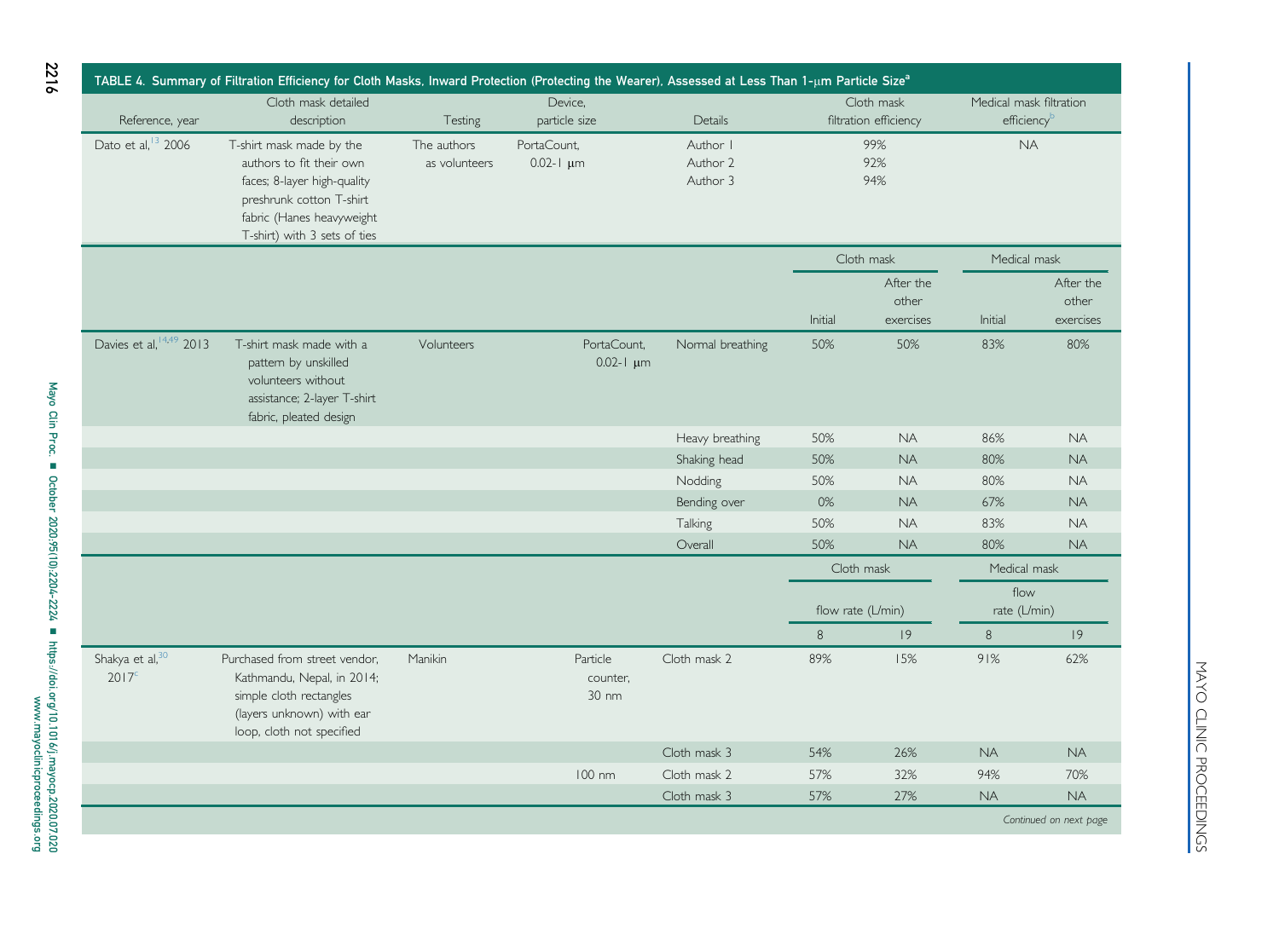|                                                                                                                                                               |                                 |                 |              | Cloth mask<br>flow rate (L/min) |           | Medical mask           |           |
|---------------------------------------------------------------------------------------------------------------------------------------------------------------|---------------------------------|-----------------|--------------|---------------------------------|-----------|------------------------|-----------|
|                                                                                                                                                               |                                 |                 |              |                                 |           | flow<br>rate $(L/min)$ |           |
|                                                                                                                                                               |                                 |                 |              | 8                               | 9         | $\,8\,$                | 9         |
|                                                                                                                                                               |                                 | 500 nm          | Cloth mask 2 | 47%                             | 57%       | 92%                    | 65%       |
|                                                                                                                                                               |                                 |                 | Cloth mask 3 | 45%                             | 31%       | <b>NA</b>              | <b>NA</b> |
|                                                                                                                                                               |                                 | l µm            | Cloth mask 2 | 69%                             | 54%       | 99%                    | 96%       |
|                                                                                                                                                               |                                 |                 | Cloth mask 3 | 85%                             | 49%       | <b>NA</b>              | <b>NA</b> |
|                                                                                                                                                               |                                 |                 |              | Cloth mask                      |           | Medical mask           |           |
|                                                                                                                                                               |                                 |                 |              | Short term                      | After 3 h | Short term             | After 3 h |
| van der Sande et al, <sup>32</sup> 2008<br>Cloth mask, homemade, made<br>Volunteers<br>of TD Cerise Multi teacloths<br>(tea towel) (Blokker); I-layer<br>mask | PortaCount,<br>$0.02 - 1 \mu m$ | Sitting quietly | 60%          | 69%                             | 76%       | 77%                    |           |
|                                                                                                                                                               |                                 |                 | Nodding      | 55%                             | 63%       | 79%                    | 78%       |
|                                                                                                                                                               |                                 |                 | Shaking head | 55%                             | 66%       | 80%                    | 76%       |
|                                                                                                                                                               |                                 |                 | Reading      | 69%                             | 77%       | 81%                    | 83%       |
|                                                                                                                                                               |                                 |                 | Walking      | 58%                             | 66%       | 76%                    | 74%       |

#### <span id="page-13-2"></span><span id="page-13-1"></span><span id="page-13-0"></span> $\mathrm{^{a}NA} = \mathrm{not}$  available.

We excluded cloth mask I because it had an exhalation valve that may have improved its performance. We included the latex particle data because they are comparable with other experiments but not the data obtained with diesel combustion particles (these data are provided in the Supplemental Table, available online at <http://www.mayoclinicproceedings.org>).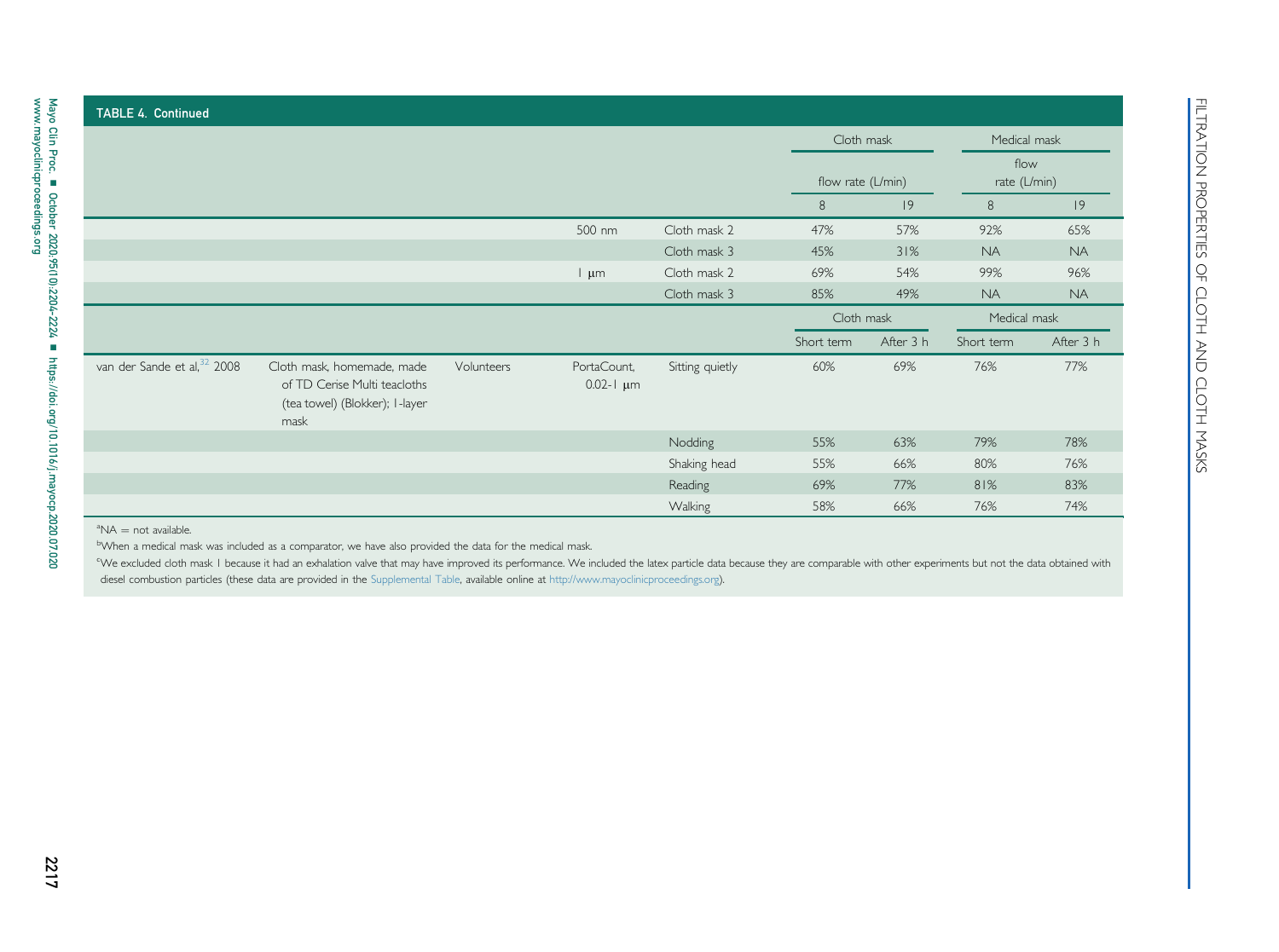#### DOES WEARING A CLOTH MASK PREVENT INHALATION OF COARSE AND FINE PARTICLES (INWARD PROTECTION OR PERSONAL PROTECTION)?

[Table 4](#page-12-0) summarizes studies of cloth masks worn by volunteers or on a manikin Figure. In one study, the 3 authors made personalized cloth masks from heavy-duty T-shirt material, including 3 sets of ties and 8 layers of material at the front. $^{13}$  $^{13}$  $^{13}$  Filtration efficiency, measured using a PortaCount (0.02 to  $1 \mu m$ ), was 99%, 92%, and 94% for the 3 individuals tested. (On this test, a respirator performing at 99% or greater would be considered a good fit.)

In a study using healthy volunteers and a PortaCount (0.02 to 1  $\mu$ m), a 2-layer homemade T-shirt mask provided 50% inward filtration efficiency during a range of activities, compared with 80% to 86% from a medical mask.<sup>[14,](#page-19-25)[49](#page-20-11)</sup>

In the study by Shakya et al,  $30\overline{3}$  $30\overline{3}$  3 cloth masks and 1 medical mask purchased from street vendors in Kathmandu, Nepal, and 2 N95 masks were tested using a manikin. Test particles were polystyrene latex and diesel combustion particles. Cloth mask 1, which had a conical shape and an exhalation valve, performed as well as the 2 N95 masks: all 3 masks had approximately equal to 80% filtration efficiency for polystyrene latex particles across the range of particle sizes, from 30 nm to  $2.5 \mu m$ . Cloth masks 2 and 3, simple rectangles with ear loops, had filtration efficiency of 1% to 65% for 30-nm particles and 65% to 75% efficiency for 2.5-µm particles. For diesel particles between 30 and 500 nm in diameter, filtration efficiency was 25% to 85%, 10% to 70%, and 10% to 25% for cloth masks 1, 2, and 3, respectively, and 55% to 85% for the surgical mask.

Similar results, filtration efficiencies of 55% to 77%, tested with aerosols (0.02 to 1.0 μm) were reported for a 1-layer tea towel mask  $(Table 3).$  $(Table 3).$ <sup>[32](#page-19-36)</sup>

In experiments using a manikin to identify leakage around the interface between mask and face, leakage was reduced by taping or by holding material in place with pantyhose.<sup>12</sup>

These studies found that one specific cloth mask performed as well as an N95 in excluding aerosols from the wearer, $30$  that complex, multilayer homemade masks can perform above  $90\%$ , <sup>13</sup> and that simple 1-layer masks can perform similarly to medical masks. $32$ The poorest-performing masks had some inward filtration efficacy for aerosols.

### DOES WEARING A CLOTH MASK PREVENT DISEASE IN ANIMAL EXPERIMENTS?

In rabbits exposed to aerosolized tubercle bacilli, tightly fitting 3- or 6-layer,  $40 \times 44$ (84 TPI) gauze masks reduced the number of tubercles per rabbit from 28.5 in unmasked and 1.4 in masked rabbits, representing filtration efficacy of  $95\%$  ( $P = .003$ , our calculations).<sup>25</sup> This controlled animal experiment reveals significant reduction in aerosol transmission of tuberculosis, usually considered an airborne organism, by multilayered cloth masks.

## HAVE RCTS BEEN CONDUCTED ON THE EFFECTIVENESS OF CLOTH MASKS IN ANY SETTING?

We identified a single RCT that compared continuous wear of a cloth mask with continuous and with as-needed wear of med-ical masks.<sup>[26](#page-19-27)</sup> The cloth masks used were tested on an industry-standard TSI device according to the standards used for N95-type mask material and were found to be unusually inefficient at 3%. Although data are not exactly comparable between studies, the observed filtration efficiency of 3% for this particular cloth mask material is the lowest for commercial cloth mask that we identified in any study ([Table 1](#page-4-0)).<sup>[16](#page-19-20)[,20,](#page-19-28)[26](#page-19-27)[,29](#page-19-26)</sup> The medical mask comparator, assessed at 56% filtration efficiency (as flat material), performed substantially better. $^{26}$  $^{26}$  $^{26}$  Unsurprisingly given these properties, continuous cloth mask use, compared with continuous medical mask use, was associated with increased incidence of influenzalike illness (relative risk [RR], 13.3; 95% CI, 1.74 to 101). Participants in this study were health care workers on high-risk medical wards. The comparator groups were continuous medical mask use and medical mask use where indicated by the patient's isolation status. The use of a cloth mask continuously meant that health care workers caring for patients requiring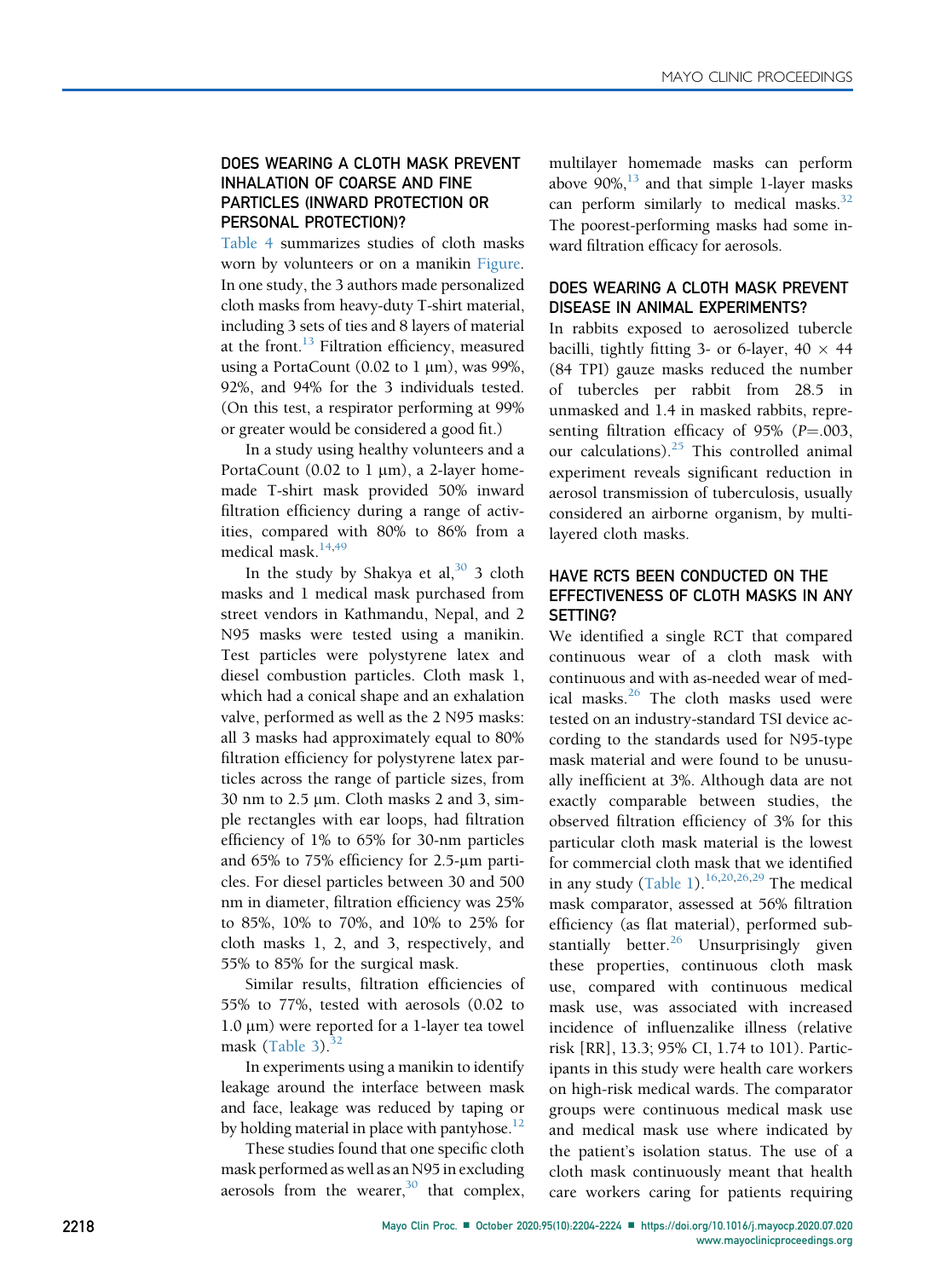respiratory isolation wore a cloth mask in this context instead of a medical mask. This study has been widely discussed in the press and has not always been accurately represented. One report summarizes it as "actually increased the rate of infections among health care workers compared to those who wore surgical masks," which could be interpreted as cloth masks actually causing harm. $50$  A 2015 article on this study carries the title, "Cloth Masks: Dangerous to Your Health?" and refers to "harm caused by cloth masks." [51](#page-20-14) The study leaves us unable to draw conclusions about the efficacy or harms of wearing a cloth mask, compared with no mask, because there is no "no mask" comparison group. What we can infer from this study, however, is that in a health care setting, a device with 56% filtration efficiency prevents clinical illness compared with one with 3% filtration efficiency.

There is absence of evidence, then, rather than evidence of absence or evidence of harm, on whether cloth masks prevent transmission of clinical illness.

#### DOES WEARING A MEDICAL MASK IN A COMMUNITY CONTEXT PROTECT ONESELF OR OTHERS?

On April 9, 2020, Greenhalgh et al<sup>[52](#page-20-15)</sup> identified 5 peer-reviewed systematic reviews on public mask wearing to prevent transmission of a wide range of respiratory pathogens and summarized them as absence of evidence; citing the precautionary principle, the authors advocated for public mask wearing. Using the framework of evidence-based medicine and the concept of risk-based decision making under uncertainty (ie, the absence of clear clinical evidence of benefit), we supported this position. $53$  Subsequently, in a meta-analysis of observational studies of risk of infection from the coronaviruses SARS-CoV-1, Middle East respiratory syndrome, and SARS-CoV-2, use of masks (respirators, medical masks, or 12- to 16-layer cloth masks) compared with no mask was protective in both health care settings (RR, 0.30; 95% CI, 0.22 to 0.41;  $I^2 = 50\%$ ) and non-health care settings (RR, 0.56; 95% CI, 0.40 to 0.79;  $I^2 = 48\%$ ).<sup>[54](#page-20-17)</sup>

## DOES WEARING A CLOTH MASK IN A COMMUNITY CONTEXT PROTECT ONESELF OR OTHERS?

The meta-analysis by Chu et al<sup>54</sup> identified 3 observational studies of mask use in the community. The primary studies, reports of SARS-CoV-1 transmission in Hong Kong, Beijing, and Vietnam, did not identify the mask type used. $55-57$  One of these reports included only 9 participants wearing masks. $55$  In another of these reports, the odds ratio for infection associated with visiting an infected individual while wearing a mask compared with not visiting the infected individual was 1.8 (95% CI, 0.8 to 4.0) for one person wearing a mask, 1.9 (95% CI, 0.9 to 4.0) for both persons wearing a mask, and 4.2 (95% CI, 2.4 to 7.3) for neither wearing a mask.<sup>56</sup> The third study reported an odds ratio for infection of 0.5 (95% CI, 0.2 to 0.9) for sometimes wearing a mask when going out and 0.3 (95% CI, 0.2 to 0.5) for always wearing a mask when going out compared with the referent of never wearing a mask when going out.<sup>[57](#page-20-20)</sup>

The meta-analysis and detailed review of the primary studies advance our understanding from "absence of evidence" to the point where we have somewhat consistent observational evidence of a protective effect from mask wearing in the community, with a large effect size. It is plausible that masks protect people, and there is coherence between the data on community mask wearing and mask wearing in health care settings.<sup>[58](#page-20-21)</sup> However, the evidence is somewhat indirect: SARS-CoV-1 transmission may differ from SARS-CoV-2. Randomized controlled trials have not been conducted.

Symptomatic people should follow public health guidance and self-isolate. The point of community mask wearing is to prevent presymptomatic and asymptomatic transmission. Although asymptomatic transmission undoubtedly occurs,  $59-62$  the proportion of transmission that occurs from asymptomatic individuals is the subject of controversy.[63,](#page-20-23)[64](#page-20-24) However, evidence from transmission pairs suggests that in individuals who will eventually develop symptoms, peak infectivity may occur before the onset of symptoms and that the highest levels of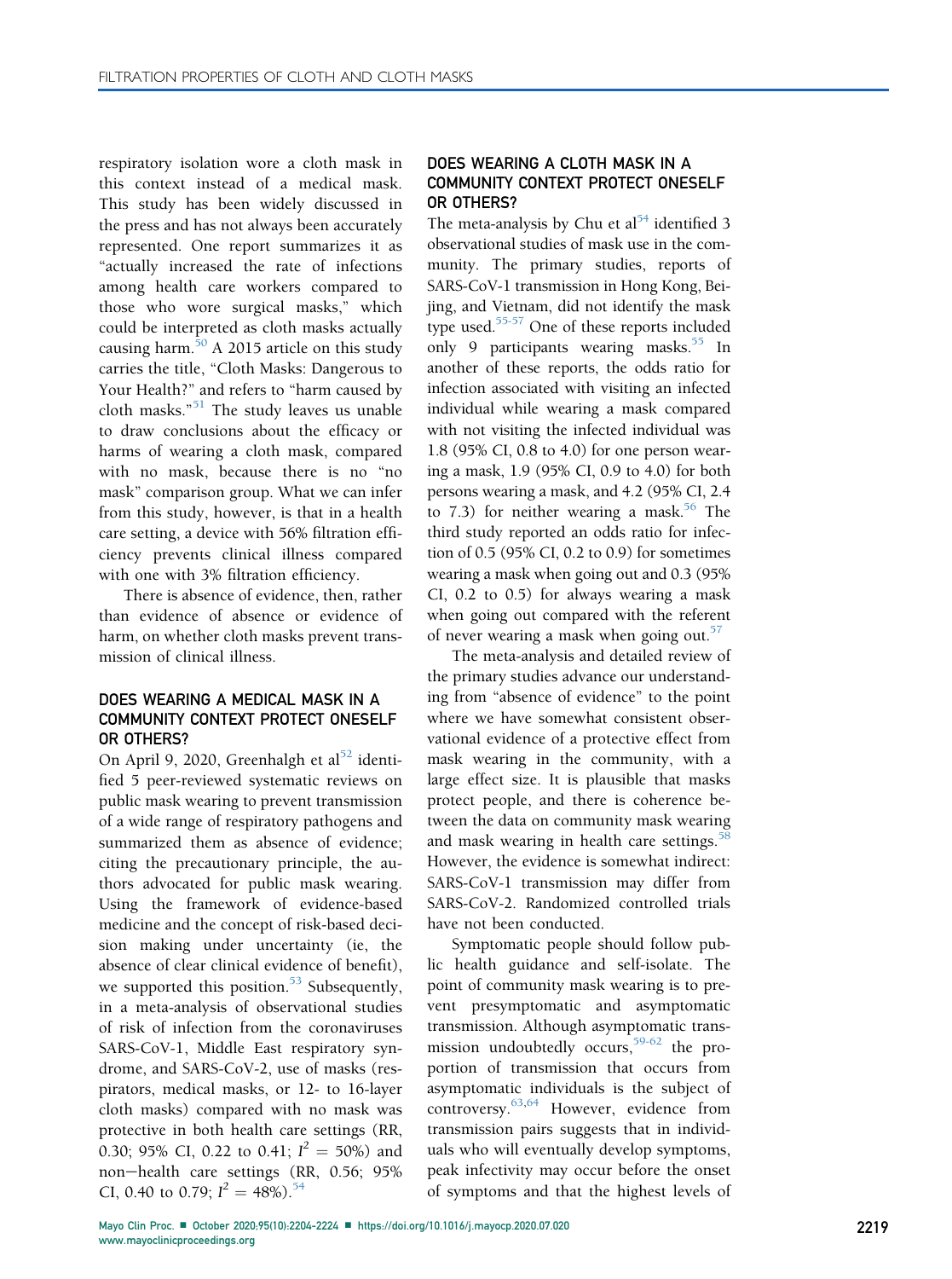viral shedding may occur 2 to 3 days before the appearance of symptoms and 1 day af-ter.<sup>[65](#page-20-25)</sup> Data on viral load in the days after symptom onset are congruent with this hy-pothesis,<sup>[66](#page-20-26)</sup> and presymptomatic transmis-sion has been documented.<sup>[62](#page-20-27),[67](#page-20-28)</sup> Modeling studies reveal that face mask use depresses the effective basic reproductive rate over a range of plausible values for mask use and cloth mask effectiveness and that in conjunction with periods of lockdown, even 50% adherence to a 50%-effective cloth mask dramatically alters the total number of indi-viduals affected.<sup>[68](#page-20-29)</sup>

## WHAT MATERIALS AND DESIGNS SHOULD BE USED? AN EVIDENCE-INFORMED CLOTH MASK

A pleated mask design based on the common pleated design for ASTM International level 1 masks results in a mask with subjectively good fit that is relatively simple to make. Paper fasteners, florists' or electricians' wire, or pipe cleaners can be inserted across the top to improve fit at the nose. Although data are not available that conform with any modern standard method, from the studies available, cotton, muslin (a type of unfinished cotton), and flannel are the best supported and are our suggestions for an evidenceinformed cloth mask. Successful masks have used muslin at a TPI of approximately 100 in 3 to 4 layers (4-layer muslin<sup>[28](#page-19-35)</sup> or a muslin-flannel-muslin sandwich<sup>[17](#page-19-34)</sup>), tea towels (also known as dish towels)-studied as 1 layer<sup>[32](#page-19-36)</sup> and 2 layers expected to be bet-ter<sup>[12](#page-19-42)[,14,](#page-19-25)[15](#page-19-31)[,18-24,](#page-19-24)[27](#page-19-32)[,34](#page-19-19)</sup>—and good-quality cot-ton T-shirts in 2 layers<sup>[14](#page-19-25),[46](#page-20-8)[,49](#page-20-11)</sup>; in flat cloth experiments, linen tea towel in 2 layers $14,46$  $14,46$ cotton 600 TPI in 2 layers<sup>23</sup> or cotton 600 TPI with flannel 90  $TPI<sup>23</sup>$  $TPI<sup>23</sup>$  $TPI<sup>23</sup>$  performed well. (Two-layer cotton 80 TPI did not perform well.<sup>23</sup>) Multiple layers should be used, at least 2 and preferably 3 or 4. With fabric that stretches, such as T-shirt fabric, it may be important to use a design with edge stitching to prevent transmission of tension to the cloth, which will increase the size of gaps in the material and affect filtration. There is a trade-off with increased layers: they provide increased filtration efficiency but also increase the resistance to breathing, which increases the work of breathing and may lead to discomfort and even to reduced adherence. Increased resistance with increased layers also leads to increased edge leak, decreasing the efficiency of the mask. People making masks for sale should specify the materials (composition, weave, weight, thread count) for each layer and the number of layers (eg, cotton 100%, plain weave,  $150$   $g/m^2$ ,  $150$  TPI; 3 layers). People making their own masks or choosing a mask should consider these same factors and also their planned activities while wearing a mask. It might be sensible, for example, to choose a higher number of layers for quietly sitting at a desk in a shared workspace for the duration of a working day than for grocery shopping in a ventilated environment with physical distancing. Based on expert opinion, the WHO guidance published June 5, 2020, $9$  recommends a 3-layer mask, the outer layer and middle layers hydrophobic (eg, polypropylene, polyester, and their blends) and the inner layer hydrophilic (eg, cotton or cotton blends).

Our previously mentioned recommendations for materials are the same if using a bandana or scarf-type design, although we would anticipate that it would be less efficient. Optimally, this mask will include a prefolded shape and a clear differentiation of outside and inside, such as the multilayered suggestion demonstrated on You-Tube.<sup>[69](#page-20-30)</sup> Evidence on household filters is limited. The one study of tissue paper and paper towel masks did not report high effi-ciencies<sup>[35](#page-19-30)</sup>; we believe that a third or fourth layer of cloth is preferable to a disposable filter. Information on materials, designs, and correct use intended for the general public and for mask manufacturers can be found at clothmasks.ca. We will update this site as new information is published.

#### WHAT ARE THE RESEARCH PRIORITIES? AN EVIDENCE-BASED CLOTH MASK

Reproducibly described cloth and cloth masks should be tested in aerosol laboratories. The effects of activity, time, and moisture $^{18,24}$  $^{18,24}$  $^{18,24}$  $^{18,24}$  on effectiveness should be studied. The trade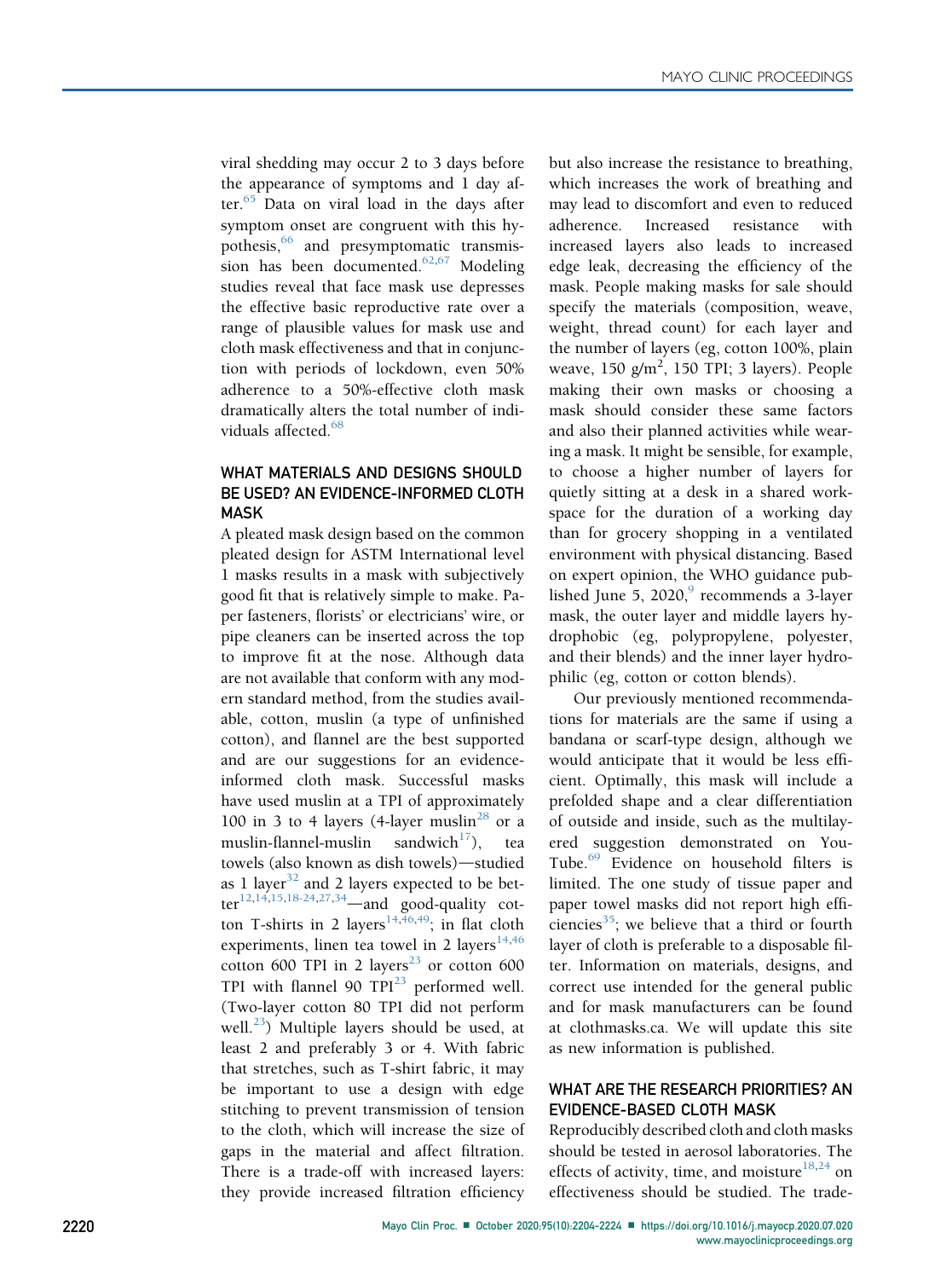off with higher thread counts and additional layers between increased protection on the one hand and decreased tolerability and increased leak on the other should be explicitly explored.[70](#page-20-31) Women, children, people with facial hair, people who wear turbans or hijabs, people who are deaf and people who wear glasses require special consideration. Optimal methods of laundering (home and industrial) and the effect of laundering on mask properties should be studied.

Human trials should focus on bestperforming cloth masks, should include health care workers, other essential workers, and clients of essential services who can tolerate mask wearing, and should study both inward and outward protection. Considerations are multifaceted—educational interventions, measures of unintended consequences (eg, incorrect mask use, complacency about physical distancing and hand hygiene, mitigation of effects on people who do not hear well), and the impact of adherence on outcomes.

If reproducible designs of cloth masks that meet ASTM International standards can be identified, it will have direct and immediate impact in low- and middle-income countries. Widespread adoption in any setting, including high-income countries, of reusable evidence-based cloth masks that meet the standards of PPE would reduce the environmental impact of PPE and mitigate supply problems in this and future pandemics.

Standards for cloth masks have been developed by the French standardization association Association Française de Normalisation (AFNOR): testing flat cloth using 3 mm particles, 70% to less than 90% filtration efficiency is designated as category 2 (for use by the general public in a group of mask wearers), and 90% to less than 95% is designated as category  $1$  (for use by non-health care professionals in contact with the public, eg, police).<sup>[71-73](#page-20-32)</sup> At the time of this writing, a database of more than 1200 tested mask material combinations (many of them including nonwoven synthetic materials such spunbond and meltbond that are used in formal PPE) has been compiled.[73,](#page-20-33)[74](#page-20-34)

Businesses and academics in textiles, design, and fashion are critical in embracing evolving information on evidence-informed and evidence-based masks and in using their specific knowledge and skills to create a variety of masks that are not only functional but comfortable and stylish to maximize the acceptability of mask wearing, particularly for young people.

#### **CONCLUSION**

Cloth masks can offer substantial filtration, in some cases equivalent to some medical masks. This knowledge can be used to create evidence-informed cloth masks to mitigate transmissibility of viruses such as COVID-19. Aerosol laboratory testing of these masks may lead to the design of evidence-based cloth masks, reproducibly described so as to be manufactured in diverse settings. Currently, no direct data with clinically important outcomes are available.

Advocating for the public to wear cloth masks shifts the cost of a public health intervention from society to the individual. In low-resource areas and for people living in poverty, this burden may be unacceptable and could be mitigated by public health interventions with local manufacture and distribution of evidence-informed and evidence-based cloth masks.

#### ACKNOWLEDGMENTS

This work was created, in part, on the traditional territory shared between the Haudenosaunee confederacy and the Anishinaabe nations, which was acknowledged in the Dish With One Spoon wampum belt.

We thank Melanie Chiarot, librarian, for her assistance in retrieving articles during a holiday period and Robinson Healthcare Limited in the United Kingdom, who volunteered details of materials and methods for and photographs of the commercial 4-layer muslin mask. We thank the authors who responded promptly for additional details of their studies and the editors and anonymous reviewers whose suggestions greatly improved this work. We thank Dr Zain Chagla, infectious diseases consultant, McMaster University, for his peer review of the clothmasks.ca website. We dedicate this article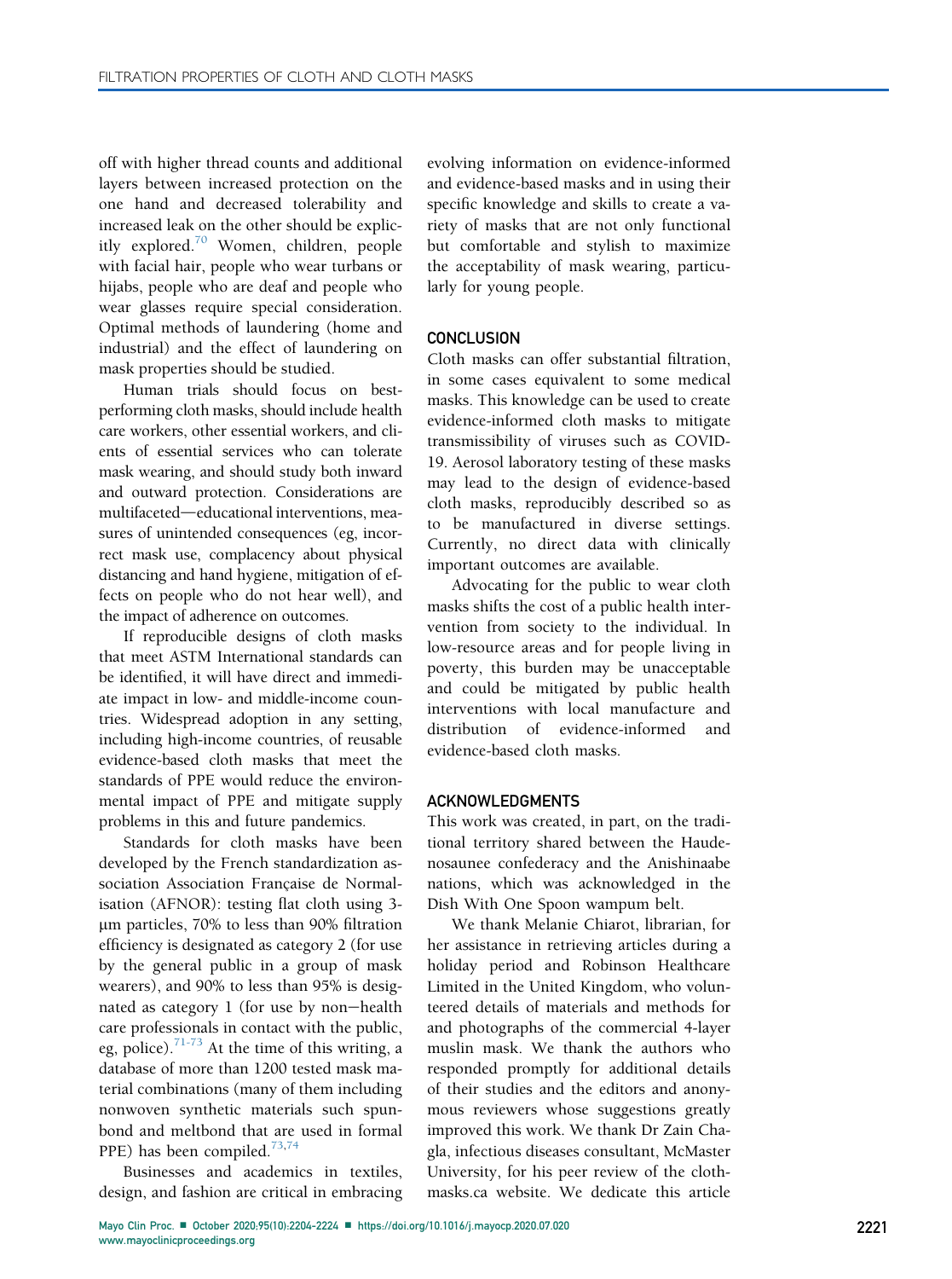to Esta H. McNett and Charlotte Johnson, nurses who made important contributions to the field of mask design but who were not acknowledged as authors in the manuscripts that included descriptions of their work. We recognize the animals that suffered and died.

Author contributions: The concept for the manuscript originated with Drs Clase, Jardine, Mann, Pecoits-Filho, Winkelmayer, and Carrero. Dr Clase and Mr Fu performed the original literature review, and Dr Clase wrote the first draft. Mr Fu, Mr Ashur, Ms Clase, Dr Kansiime, and Dr Joseph reviewed citations and performed data extraction. Dr Carrero and Mr Fu collated discrepancies and, with Dr Clase, resolved them by consensus. Mr Fu performed statistical analysis on reported data and created graphs and tables. Prof Dolovich provided input on aerosol science and Dr Beale on virology and relevance to COVID-19. All authors contributed references and important revisions of content and meaning. Dr Clase is the guarantor for the work.

#### SUPPLEMENTAL ONLINE MATERIAL

Supplemental material can be found online at [http://www.mayoclinicproceedings.org.](http://www.mayoclinicproceedings.org) Supplemental material attached to journal articles has not been edited, and the authors take responsibility for the accuracy of all data.

Abbreviations and Acronyms: COVID-19 = coronavirus disease 2019;  $PPE =$  personal protective equipment;  $RCT =$ randomized controlled trial; RR = relative risk; SARS-CoV-2  $=$  severe acute respiratory syndrome coronavirus 2; TPI  $=$ threads per inch, the sum of the warp plus weft thread count per inch;  $WHO =$  World Health Organization

Affiliations (Continued from the first page of this article.): ter University, Hamilton, Ontario, Canada; St Joseph's Healthcare Hamilton, Hamilton, Canada (C.M.C.); Centre of Excellence in Protective Equipment and Materials (C.M.C.); Department of Clinical Epidemiology, Leiden University Medical Center, Leiden, The Netherlands (E.L.F.); Francis Crick Institute, London, UK (R.C.L.B.); The George Institute for Global Health and Concord Repatriation General Hospital, Sydney, Australia (M.J.J.); Mulago National Referral Hospital, Kampala, Uganda (G.K.); Department of Nephrology, Hypertension & Rheumatology at Munich General Hospitals, University of Erlangen-Nürnberg, KfH Kidney Center, Munich-Schwabing, Germany (J.F.E.M.);

DOPPS Program, Arbor Research Collaborative for Health, Ann Arbor, MI, and School of Medicine, Pontifical Catholic University of Paraná, Curitiba, Brazil (R.P.-F.); Section of Nephrology, Department of Medicine, Baylor College of Medicine, Houston, TX (W.C.W.); and Department of Medical Epidemiology and Biostatistics, Karolinska Institutet, Stockholm, Sweden (I.J.C.).

Potential Competing Interests: Dr Clase has received consultancy fees from Amgen Inc, Astellas Pharma Inc, Baxter, Boehringer Ingelheim International GmbH, Janssen Pharmaceuticals, Inc, Johnson & Johnson Services, Inc, LEO Pharma Inc, and Pfizer Inc and speaker honoraria from Sanofi. Dr Jardine is responsible for research projects that have received unrestricted funding from Gambro, Baxter, CSL Limited, Amgen, Eli Lilly and Company, and Merck Sharp & Dohme Corp; has served on advisory boards sponsored by Akebia Therapeutics, Inc, AstraZeneca, Baxter, Boehringer Ingelheim International GmbH, and Vifor Pharma Management Ltd.; serves on steering committees for trials sponsored by Janssen and CSL; and has spoken at scientific meetings sponsored by Janssen Pharmaceuticals, Inc, Amgen, F. Hoffmann-La Roche Ltd, and Vifor Pharma Management Ltd. (all funds paid to her institution). Dr Mann has received speaker honoraria from AstraZeneca, Bayer AG, Boehringer Ingelheim International GmbH, Fresenius Medical Care, MEDICE, Novartis Pharmaceuticals Corporation, Novo Nordisk A/S, and Roche Ltd; has received research support from Celgene Corporation, Novo Nordisk A/S, Roche Ltd, and Sandoz International GmbH; and has been a consultant for AstraZeneca, Bayer AG, Boehringer Ingelheim International GmbH, Celgene Corporation, and Novo Nordisk A/S. Dr Pecoits-Filho has received consultancy fees from Akebia Therapeutics, Inc, AstraZeneca, Fresenius Medical Care, and Novo Nordisk A/S; has received speaker honoraria from AstraZeneca and Novo Nordisk A/S; and has received research support from Fresenius Medical Care. Dr Winkelmayer has received consultancy fees from Akebia Therapeutics, Inc, Amgen Inc, AstraZeneca, Bayer AG, Daichi-Sankyo Company, Limited, Janssen Pharmaceuticals, Inc, Merck & Co, Inc, Relypsa Inc, Vifor Pharma Management Ltd, and Fresenius Medical Care Renal Pharma and speaker honoraria from FibroGen, Inc. Dr Carrero has received consultancy fees from AstraZeneca and Baxter; has received speaker honoraria from AstraZeneca and Vifor Pharma Management Ltd; and has received research support from the AstraZeneca, Vifor Pharma Management Ltd., and Astellas Pharma Inc. The other authors report no competing interests.

Correspondence: Address to Catherine M. Clase, MBBChir, Department of Medicine, St Joseph's Healthcare Hamilton, Hamilton, ON, L8N 4A6 ([clase@mcmaster.ca;](mailto:clase@mcmaster.ca) Twitter: @CMClase).

#### ORCID

Catherine M. Clase: **iD** [https://orcid.org/0000-0002-4538-](https://orcid.org/0000-0002-4538-5958) [5958; Edouard L. Fu:](https://orcid.org/0000-0002-4538-5958) **iD** [https://orcid.org/0000-0002-](https://orcid.org/0000-0002-9698-6825) [9698-6825; Rupert C.L. Beale:](https://orcid.org/0000-0002-9698-6825) (b) [https://orcid.org/0000-](https://orcid.org/0000-0002-6705-8560) [0002-6705-8560; Imogen A. Clase:](https://orcid.org/0000-0002-6705-8560) (D [https://orcid.org/](https://orcid.org/0000-0002-4751-0775) 0000-0002-4751-0775; Myma B. Dolovich: D[https://orci](https://orcid.org/0000-0002-3142-0281)[d.org/0000-0002-3142-0281; Meg J. Jardine:](https://orcid.org/0000-0002-3142-0281) **iD** [https://](https://orcid.org/0000-0002-0160-2375)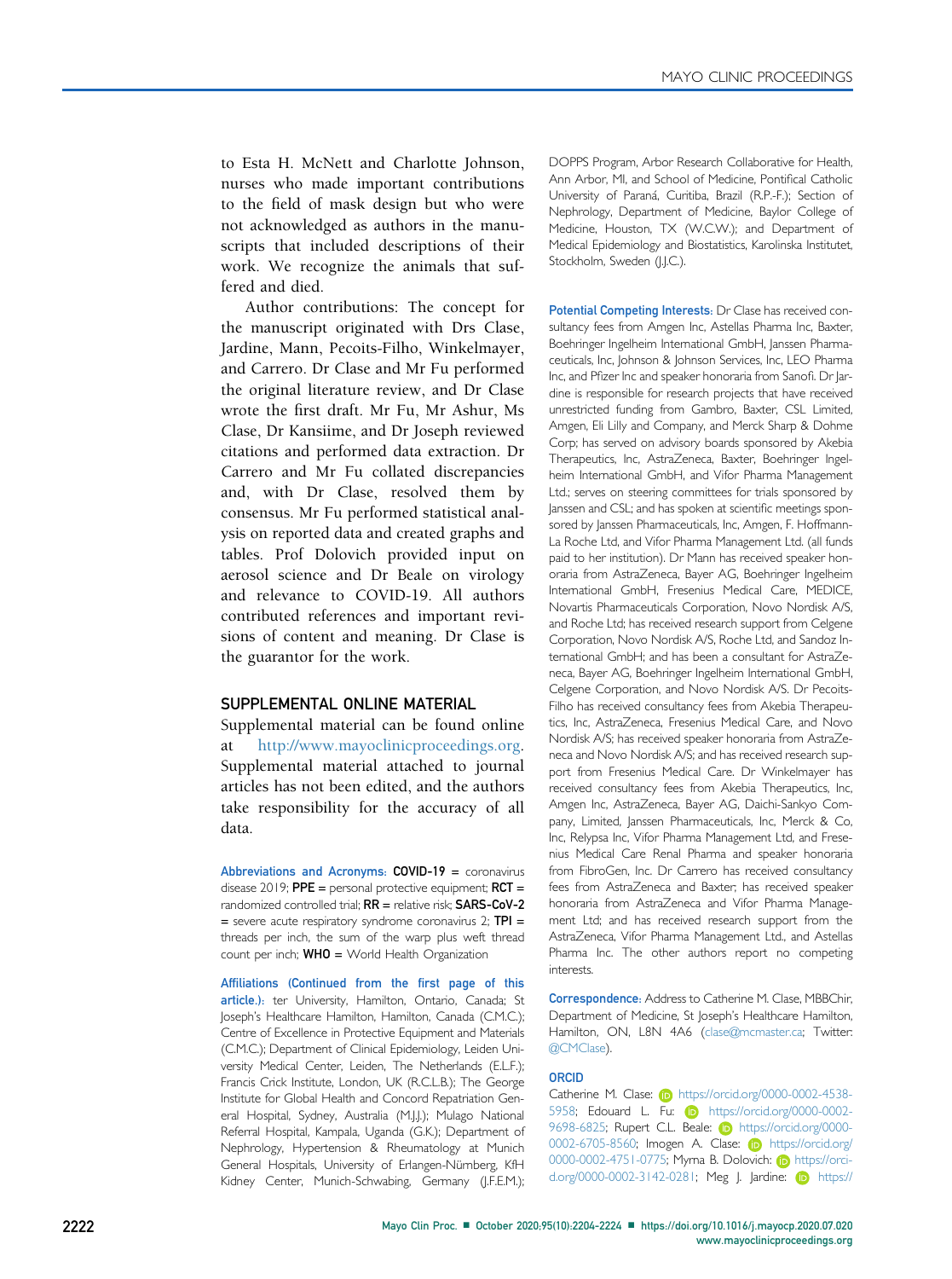<span id="page-19-37"></span><span id="page-19-13"></span>[orcid.org/0000-0002-0160-2375; Roberto Pecoits-Filho:](https://orcid.org/0000-0002-0160-2375) [https://orcid.org/0000-0002-0255-6710; Wolfgang C. Win](https://orcid.org/0000-0002-0255-6710)[kelmayer:](https://orcid.org/0000-0002-0255-6710) (b) [https://orcid.org/0000-0002-5272-425X; Juan](https://orcid.org/0000-0002-5272-425X) [J. Carrero:](https://orcid.org/0000-0002-5272-425X) **<https://orcid.org/0000-0003-4763-2024>** 

#### **REFERENCES**

- <span id="page-19-0"></span>1. Johns Hopkins University Center for Systems Science and Engineering. COVID-19 dashboard. Johns Hopkins University website. [https://coronavirus.jhu.edu/map.html.](https://coronavirus.jhu.edu/map.html) Accessed June 19, 2020.
- <span id="page-19-1"></span>2. World Health Organisation. Advice on the use of masks the community, during home care and in health care settings in the context of the novel coronavirus (2019-nCoV) outbreak. World Health Organization website. Published January 29, 2020, [https://www.who.int/docs/default-source/documents/](https://www.who.int/docs/default-source/documents/advice-on-the-use-of-masks-2019-ncov.pdf) [advice-on-the-use-of-masks-2019-ncov.pdf](https://www.who.int/docs/default-source/documents/advice-on-the-use-of-masks-2019-ncov.pdf). Accessed April 8, 2020.
- <span id="page-19-2"></span>3. World Health Organization. Advice on the use of masks in the context of COVID-19: interim guidance, 6 April 2020. World Health Organization website. [https://apps.who.int/iris/handle/](https://apps.who.int/iris/handle/10665/331693) [10665/331693.](https://apps.who.int/iris/handle/10665/331693) Accessed July 18, 2020.
- <span id="page-19-3"></span>4. Centers for Disease Control and Prevention. Considerations for wearing masks. Centers for Disease Control and Prevention website. Updated August 7, 2020, [https://www.cdc.gov/coronavirus/](https://www.cdc.gov/coronavirus/2019-ncov/prevent-getting-sick/cloth-face-cover.html) [2019-ncov/prevent-getting-sick/cloth-face-cover.html](https://www.cdc.gov/coronavirus/2019-ncov/prevent-getting-sick/cloth-face-cover.html). Accessed April 4, 2020.
- 5. Public Health Agency of Canada. Council of Chief Medical Officers of Health Communication: use of non-medical masks (or facial coverings) by the public. Public Health Agency of Canada website. Updated April 7, 2020, [https://www.canada.ca/en/](https://www.canada.ca/en/public-health/news/2020/04/ccmoh-communication-use-of-non-medical-masks-or-facial-coverings-by-the-public.html) [public-health/news/2020/04/ccmoh-communication-use-of-non](https://www.canada.ca/en/public-health/news/2020/04/ccmoh-communication-use-of-non-medical-masks-or-facial-coverings-by-the-public.html)[medical-masks-or-facial-coverings-by-the-public.html](https://www.canada.ca/en/public-health/news/2020/04/ccmoh-communication-use-of-non-medical-masks-or-facial-coverings-by-the-public.html). Accessed April 9, 2020.
- 6. Feng S, Shen C, Xia N, Song W, Fan M, Cowling BJ. Rational use of face masks in the COVID-19 pandemic. Lancet Respir Med. 2020;8(5):434-436.
- 7. Mahase E. Covid-19: what is the evidence for cloth masks? BMJ. 2020;369:m1422.
- 8. Nippon Communications Foundation. Japan govt to give 2 masks to every household over virus. Nippon.com website. Published April 1, 2020, [https://www.nippon.com/en/news/yjj202004](https://www.nippon.com/en/news/yjj2020040101147/japan-govt-to-give-2-masks-to-every-household-over-virus.html) [0101147/japan-govt-to-give-2-masks-to-every-household-over](https://www.nippon.com/en/news/yjj2020040101147/japan-govt-to-give-2-masks-to-every-household-over-virus.html)[virus.html](https://www.nippon.com/en/news/yjj2020040101147/japan-govt-to-give-2-masks-to-every-household-over-virus.html). Accessed May 31, 2020.
- <span id="page-19-4"></span>9. World Health Organization. Advice on the use of masks in the context of COVID-19: interim guidance. World Health Organization website. Published June 5, 2020, [https://www.who.int/](https://www.who.int/publications/i/item/advice-on-the-use-of-masks-in-the-community-during-home-care-and-in-healthcare-settings-in-the-context-of-the-novel-coronavirus-(2019-ncov)-outbreak) [publications/i/item/advice-on-the-use-of-masks-in-the-community](https://www.who.int/publications/i/item/advice-on-the-use-of-masks-in-the-community-during-home-care-and-in-healthcare-settings-in-the-context-of-the-novel-coronavirus-(2019-ncov)-outbreak)[during-home-care-and-in-healthcare-settings-in-the-context](https://www.who.int/publications/i/item/advice-on-the-use-of-masks-in-the-community-during-home-care-and-in-healthcare-settings-in-the-context-of-the-novel-coronavirus-(2019-ncov)-outbreak)[of-the-novel-coronavirus-\(2019-ncov\)-outbreak](https://www.who.int/publications/i/item/advice-on-the-use-of-masks-in-the-community-during-home-care-and-in-healthcare-settings-in-the-context-of-the-novel-coronavirus-(2019-ncov)-outbreak). Accessed June 7, 2020.
- <span id="page-19-5"></span>10. World Health Organization. Shortage of personal protective equipment endangering health workers worldwide. World Health Organization website. [https://www.who.int/news-room/](https://www.who.int/news-room/detail/03-03-2020-shortage-of-personal-protective-equipment-endangering-health-workers-worldwide) [detail/03-03-2020-shortage-of-personal-protective-equipment](https://www.who.int/news-room/detail/03-03-2020-shortage-of-personal-protective-equipment-endangering-health-workers-worldwide)[endangering-health-workers-worldwide.](https://www.who.int/news-room/detail/03-03-2020-shortage-of-personal-protective-equipment-endangering-health-workers-worldwide) Published March 3, 2020. Accessed April 10, 2020.
- <span id="page-19-6"></span>11. Capps JA. Measures for the prevention and control of respiratory infections in military camps. JAMA. 1918;71(6):448-451.
- <span id="page-19-42"></span>12. Cooper DW, Hinds WC, Price JM, Weker R, Yee HS. Common materials for emergency respiratory protection: leakage tests with a manikin. Am Ind Hyg Assoc J. 1983;44(10):720-726.
- <span id="page-19-40"></span>13. Dato VM, Hostler D, Hahn ME. Simple respiratory mask [letter]. Emerg Infect Dis. 2006;12(6):1033-1034.
- <span id="page-19-25"></span>14. Davies A, Thompson K-A, Giri K, Kafatos G, Walker J, Bennett A. Testing the efficacy of homemade masks: would they protect in an influenza pandemic? Disaster Med Public Health Prep. 2013;7(4):413-418.
- <span id="page-19-31"></span>15. Doust BC, Lyon AB. Face masks in infections of the respiratory tract. JAMA. 1918;71(15):1216-1218.
- <span id="page-19-20"></span>16. Furuhashi M. A study on the microbial filtration efficiency of surgical face masks-with special reference to the non-woven fabric mask. Bull Tokyo Med Dent Univ. 1978;25(1):7-15.
- <span id="page-19-34"></span>17. Greene VW, Vesley D. Method for evaluating effectiveness of surgical masks. J Bacteriol. 1962;83(3):663-667.
- <span id="page-19-24"></span>18. Guyton HG, Decker HM, Anton GT. Emergency respiratory protection against radiological and biological aerosols. AMA .<br>Arch Ind Health. 1959;20(2):91-95.
- <span id="page-19-21"></span>19. Haller DA, Colwell RC. The protective qualities of the gauze face mask: experimental studies. JAMA. 1918;71(15):1213-1215.
- <span id="page-19-28"></span>20. Jang JY, Kim SW. Evaluation of filtration performance efficiency of commercial cloth masks. J Environ Health Sci. 2015;41(3):203-215.
- <span id="page-19-29"></span>21. Jung H, Kim JK, Lee SA, et al. Comparison of filtration efficiency and pressure drop in anti-yellow sand masks, quarantine masks, medical masks, general masks, and handkerchiefs. Aerosol Air Qual Res. 2014;14(3):991-1002.
- <span id="page-19-22"></span>22. Kellogg WH, Macmillan G. An experimental study of the efficacy of gauze face masks. Am J Public Health (N Y). 1920;10(1):34-42.
- <span id="page-19-39"></span><span id="page-19-38"></span><span id="page-19-18"></span><span id="page-19-17"></span><span id="page-19-16"></span><span id="page-19-15"></span><span id="page-19-14"></span><span id="page-19-12"></span><span id="page-19-11"></span><span id="page-19-9"></span>23. Konda A, Prakash A, Moss GA, Schmoldt M, Grant GD, Guha S. Aerosol filtration efficiency of common fabrics used in respiratory cloth masks [published correction appears online ahead of print in ACS Nano, June 18, 2020; doi: 10.1021/acsnano.0c04676]. ACS Nano. 2020;14(5):6339-6347.
- <span id="page-19-23"></span>24. Leete HM. Some experiments on masks. Lancet. 1919;193: 392-393.
- <span id="page-19-43"></span>25. Lurie MB, Abramson S. The efficiency of gauze masks in the protection of rabbits against the inhalation of droplet nuclei of tubercle bacilli. Am Rev Tuberc. 1949;59(1):1-9.
- <span id="page-19-27"></span>26. MacIntyre CR, Seale H, Dung TC, et al. A cluster randomised trial of cloth masks compared with medical masks in healthcare workers. BMJ Open. 2015;5(4):e006577.
- <span id="page-19-32"></span>27. Paine CG. The aetiology of puerperal infection. BMJ. 1935; 1(3866):243-246.
- <span id="page-19-35"></span>28. Quesnel LB. The efficiency of surgical masks of varying design and composition. Br J Surg. 1975;62(12):936-940.
- <span id="page-19-26"></span>29. Rengasamy S, Eimer B, Shaffer RE. Simple respiratory protection-evaluation of the filtration performance of cloth masks and common fabric materials against 20-1000 nm size particles. Ann Occup Hyg. 2010;54(7):789-798.
- <span id="page-19-41"></span>30. Shakya KM, Noyes A, Kallin R, Peltier RE. Evaluating the efficacy of cloth facemasks in reducing particulate matter exposure. J Expo Sci Environ Epidemiol. 2017;27(3):352-357.
- <span id="page-19-33"></span>31. Shooter RA, Smith MA, Hunter CJ. A study of surgical masks. Br, J Surg. 1959;47:246-249.
- <span id="page-19-36"></span>32. van der Sande M, Teunis P, Sabel R. Professional and homemade face masks reduce exposure to respiratory infections among the general population. PloS One. 2008;3(7):e2618.
- 33. Weaver GH. The value of the face mask and other measures in prevention of diphtheria, meningitis, pneumonia, etc. JAMA. 1918;70(2):76-78.
- <span id="page-19-19"></span>34. Weaver GH. Droplet infection and its prevention by the face mask. J Infect Dis. 1919;24(3):218-230.
- <span id="page-19-30"></span>35. Zhao M, Liao L, Xiao W, et al. Household materials selection for homemade cloth face coverings and their filtration efficiency enhancement with triboelectric charging. Nano Lett. 2020;20(7):5544-5552.
- <span id="page-19-7"></span>36. ASTM International. ASTM Reading Room. COVID-19 related standards: masks. [https://www.astm.org/READINGLIBRARY/](https://www.astm.org/READINGLIBRARY/VIEW/PHMSA.html) [VIEW/PHMSA.html](https://www.astm.org/READINGLIBRARY/VIEW/PHMSA.html). Accessed April 27, 2020.
- <span id="page-19-8"></span>37. National Institute for Occupational Safety and Health (NIOSH). NIOSH guide to the selection and use of particulate respirators: certified under 42 CFR 84. DHHS (NIOSH) Publication 96- 101. Centers for Disease Control and Prevention website. Published January 1996. Reviewed June 6, 2014, [https://www.cdc.](https://www.cdc.gov/niosh/docs/96-101/default.html) [gov/niosh/docs/96-101/default.html](https://www.cdc.gov/niosh/docs/96-101/default.html). Accessed June 13, 2020.
- <span id="page-19-10"></span>38. Occupational Safety and Health Administration. Assigned protection factors for the revised respiratory protection standard. Occupational Safety and Health Administration website. Published 2009, [https://www.osha.gov/Publications/3352-APF-res](https://www.osha.gov/Publications/3352-APF-respirators.pdf)[pirators.pdf.](https://www.osha.gov/Publications/3352-APF-respirators.pdf) Accessed June 13, 2020.